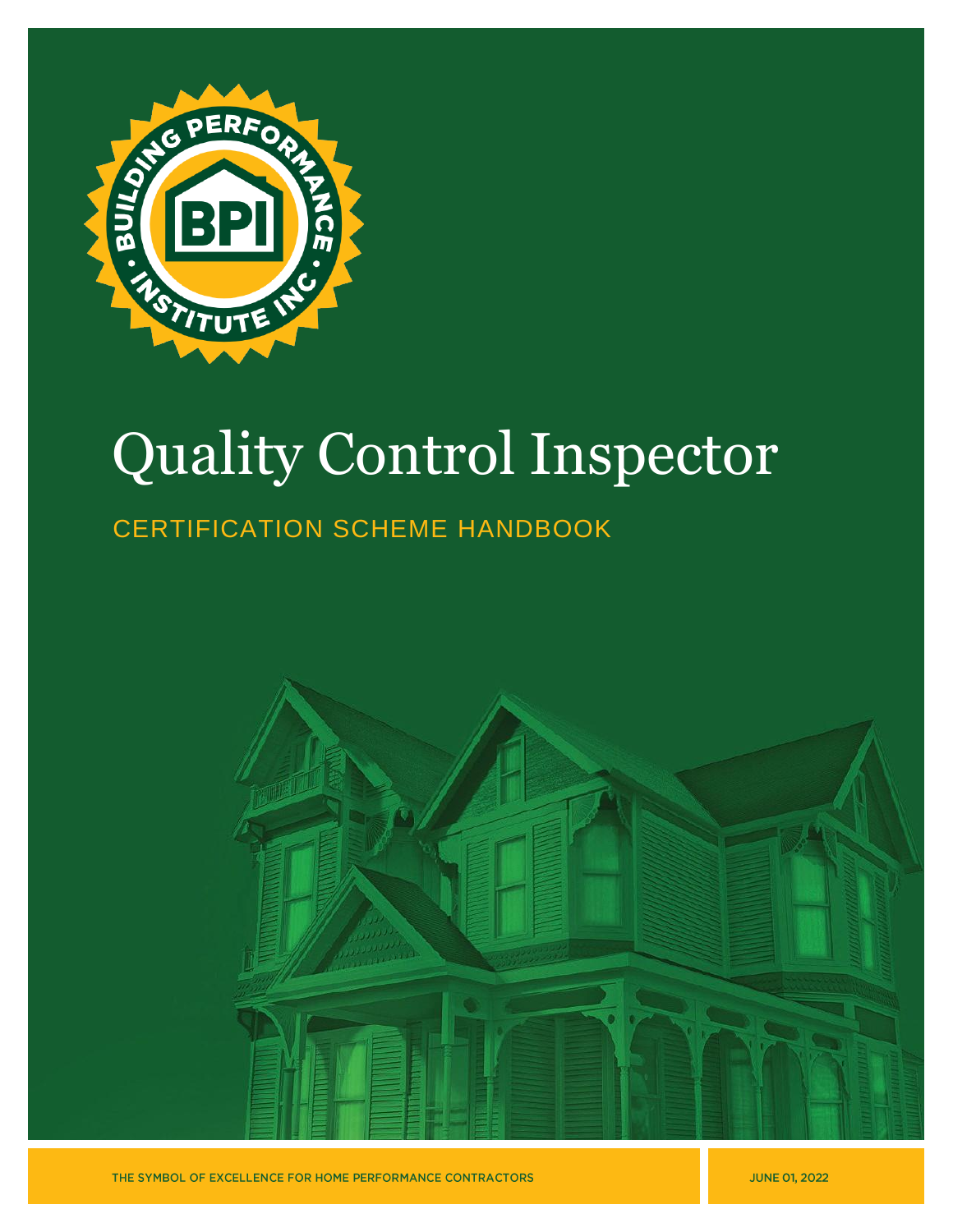#### **Notice**

Anyone interested in becoming BPI certified as a Quality Control Inspector, will need to know the scope of the certification and all requirements.

This certification scheme handbook outlines the knowledge, skills and abilities needed for individuals to be certified as a Quality Control Inspector.

Information in this scheme handbook represents the policies at the date of publication for the BPI Quality Control Inspector certification. Information in this scheme handbook supersedes information contained in any previous published documents.

© 2022 Building Performance Institute, Inc. All Rights Reserved.

#### **Acknowledgements**

The Building Performance Institute, Inc. would like to thank those who support the BPI national expansion and all of the dedicated professionals who have participated in the development of this document.

#### **Disclaimer**

Eligibility standards, exam content, exam standards, fees, and guidelines are subject to change. BPI will keep the most up-to-date version of this document posted at [www.bpi.org.](http://www.bpi.org/) Prior to participating in any available service through BPI, check to ensure that you have based your decision to proceed on the most up-to-date information available. BPI reserves the right to modify documents prior to accepting any application.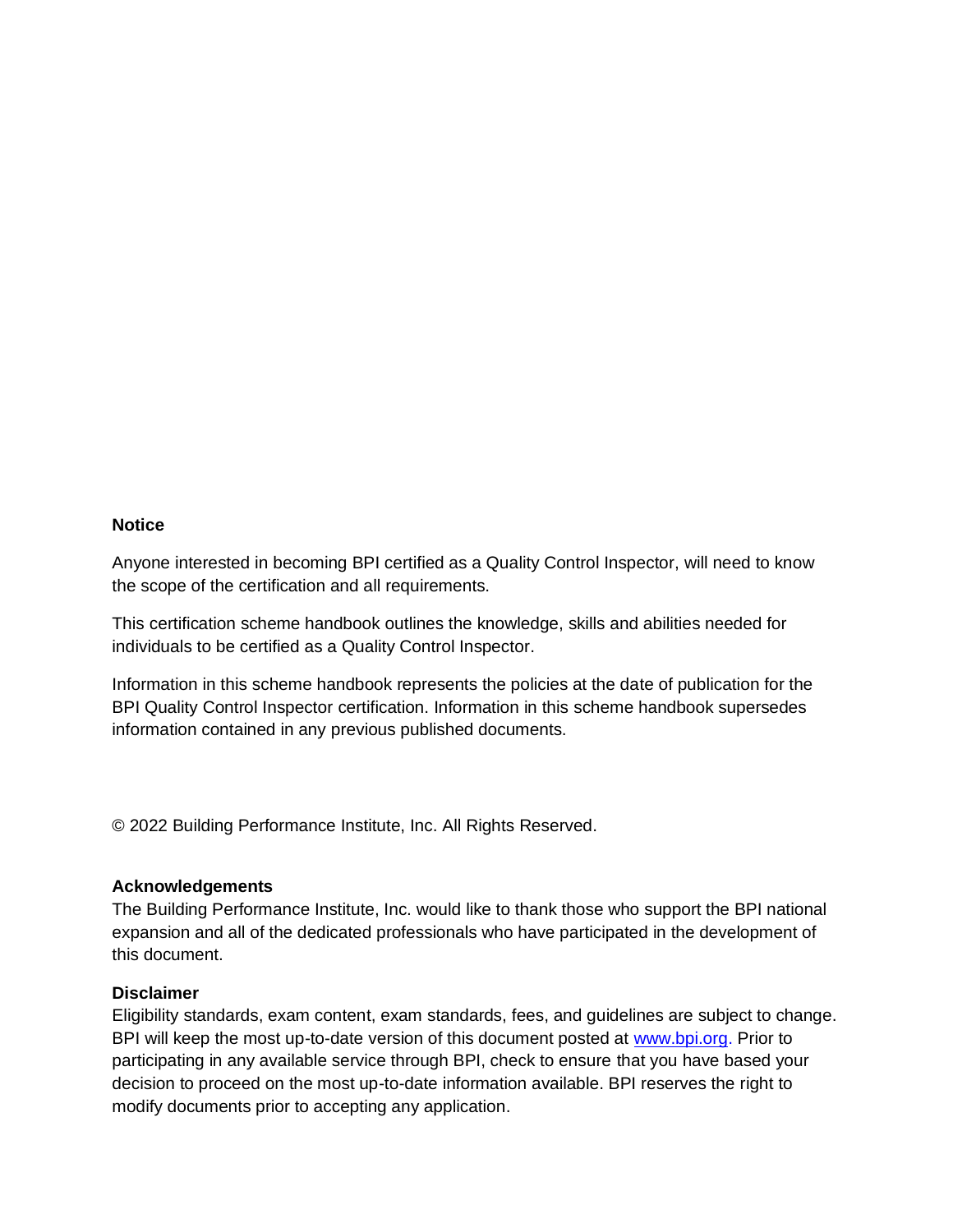## <span id="page-2-0"></span>**Table of Contents**

| 1.                                                                                        | About BPI. |  |  |
|-------------------------------------------------------------------------------------------|------------|--|--|
| 2.                                                                                        |            |  |  |
| 3.                                                                                        |            |  |  |
| 4.                                                                                        |            |  |  |
| 5.                                                                                        |            |  |  |
| 6.                                                                                        |            |  |  |
| 7.                                                                                        |            |  |  |
| 8.                                                                                        |            |  |  |
| 9.                                                                                        |            |  |  |
| 10.                                                                                       |            |  |  |
| 11.                                                                                       |            |  |  |
| 12 <sub>1</sub>                                                                           |            |  |  |
|                                                                                           |            |  |  |
| 14                                                                                        |            |  |  |
|                                                                                           |            |  |  |
|                                                                                           |            |  |  |
| 17.                                                                                       |            |  |  |
|                                                                                           |            |  |  |
|                                                                                           |            |  |  |
|                                                                                           |            |  |  |
|                                                                                           |            |  |  |
|                                                                                           |            |  |  |
|                                                                                           |            |  |  |
| Appendix F - BPI Parental or Guardian Consent and Waiver of Liability Form for Candidates |            |  |  |
|                                                                                           |            |  |  |
|                                                                                           |            |  |  |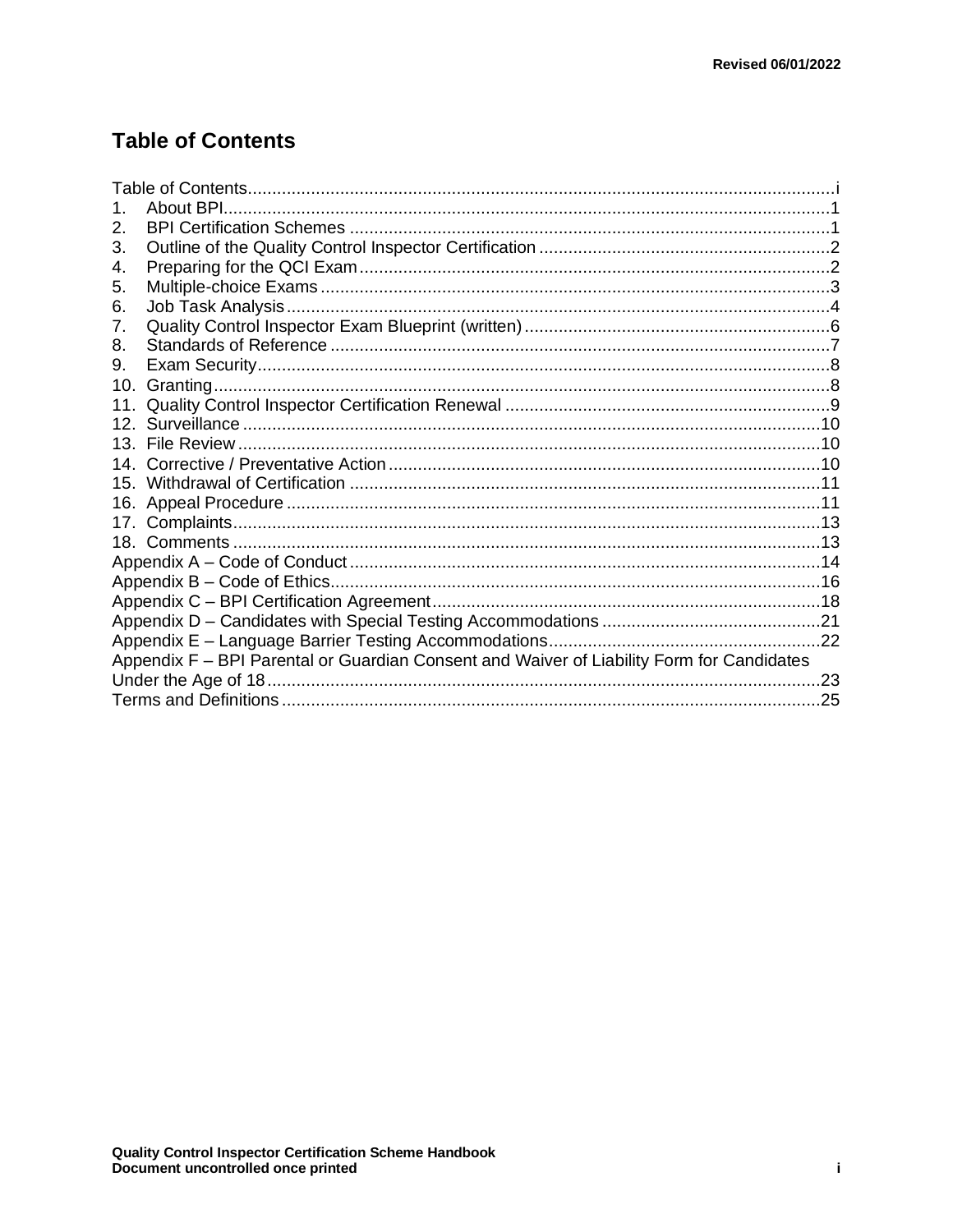## <span id="page-3-0"></span>**1. About BPI**

Founded in 1993, the Building Performance Institute (BPI) is the nation's premier certification and standard-setting organization for home performance professionals. BPI is accredited by the American National Standards Institute, Inc. (ANSI) as a developer of American National Standards and as a certifying body for personnel credentials. BPI develops the technical standards for home energy audits and for energy efficiency, health, and safety improvements. From these standards, BPI develops rigorous online and field exams resulting in one of BPI's 14 professional certifications. BPI understands the importance of impartiality in carrying out its certification activities, manages conflict of interest, and ensures the objectivity of its certification activities.

BPI also offers three programs [\(BPI GoldStar](http://www.bpi.org/bpi-goldstar-contractors) Contractor for companies, [Rating Program](http://www.bpi.org/bpi-raters) for raters, and [BPI](http://www.bpi.org/product-listing) [Product](http://www.bpi.org/product-listing) Listing for manufacturers) and three certificates (Building [Science Principles,](http://www.bpi.org/building-science-principles) [Healthy](http://www.bpi.org/healthy-housing-principles)  [Housing Principles,](http://www.bpi.org/healthy-housing-principles) [Site Supervisor\)](http://www.bpi.org/sitesupervisorcertificate). BPI Certified Professionals hold over 12,000 active certifications supported by over 100 BPI Test Centers and 250 Proctors nationwide. BPI has BPI Goldstar Contractors across the country.

BPI is a 501(c)3 corporation registered in the state of New York. The corporation was incorporated on January 18, 1996 and the corporation number is 14-1789014.The objective of the corporation is to provide credentialing for individuals and corporations involved in the residential retrofit industry. BPI is headquartered in Saratoga Springs, NY.

## <span id="page-3-1"></span>**2. BPI Certification Schemes**

BPI offers individual certification in a number of areas in the residential retrofit industry.

The certification schemes are developed and then reviewed on an on-going basis by scheme committees made up of subject matter experts (SMEs) – individuals with the credentials and experience within the industry. The scheme committee review statistics, industry changes and current certification scheme requirements on a regular basis.

Industry input on each certification scheme is encouraged. The scheme committee members will seek input from external sources including, but not limited to:

- industry associations
- professional groups
- government agencies
- consumer/owner advocacy groups

The certification outlined in this scheme handbook is for Quality Control Inspectors who are involved in the retrofit of existing residential buildings. For a full listing of certifications, see the [www.bpi.org](http://www.bpi.org/) website.

For individuals to become BPI Quality Control Inspector (QCI) certified, successful completion of a multiple-choice exam to confirm the candidate's knowledge and skills is required.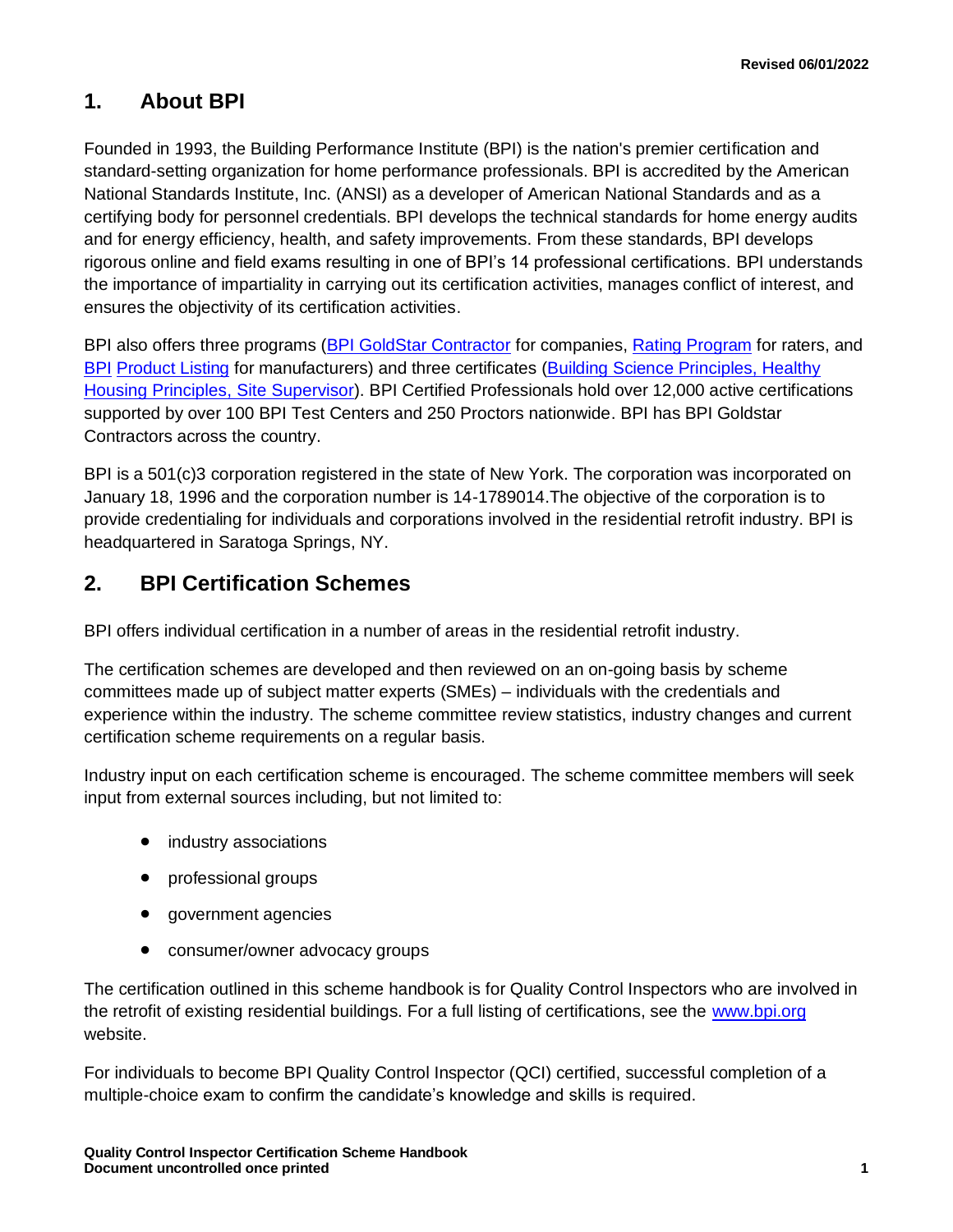To be certified by BPI, the candidate is not required by BPI to undergo any specific training, whether that would be on-site job training or classroom training, however, prerequisite criteria must be met. BPI does not approve any training programs. It is up to the individual to decide what training they want to take and where to take it, as it is solely their decision.

The requirements for this certification will be reviewed every five years and modified as required by the scheme committee with input from the residential retrofit industry. Modifications to the certification scheme will be made by BPI on the basis of the non-compliance cases, feedback from industry and technical changes to materials, components, systems, building codes or other relevant items.

## <span id="page-4-0"></span>**3. Outline of the Quality Control Inspector Certification**

This certification scheme handbook outlines the knowledge, skills and abilities requirements for the Quality Control Inspector (QCI) certification. The BPI QCI certification is a small-scope micro-credential.

This scheme defines the scope of the QCI certification as the following; a quality control inspector is a residential energy-efficiency professional who ensures the completion, appropriateness, and quality of energy upgrade work by conducting a methodological audit/inspection of the building, performing safety and diagnostic tests, and observing the work. A committee of subject matter experts (SMEs) considered to be experts in the field created the Quality Control Inspector Job Task Analysis (JTA).

This document is intended to include all of the tasks a quality control inspector may perform, as well as the knowledge, skills, and abilities required to do these tasks.

Please note that certification is not a license to practice. All Certified Professionals must comply with applicable federal, state and local laws and regulations governing the profession.

## <span id="page-4-1"></span>**4. Preparing for the QCI Exam**

There are prerequisites that must be submitted and approved prior to challenging the exam. Before you register for the exam:

- Download the latest version of the BPI Quality Control Inspector scheme handbook from [www.bpi.org](http://www.bpi.org/pros)
- Read and understand all information
- Refer to the Job Task Analysis section to be sure that you understand and can perform the tasks required for this certification
- Obtain reference materials for the exam and study well in advance

## **4.1 Prerequisites**

All items below are required prior to taking the multiple-choice certification exam:

• Candidates must hold an active BPI Energy Auditor Certification in order to sit for the QCI exam; you do not need to fill out a separate application to sit for the QCI online exam.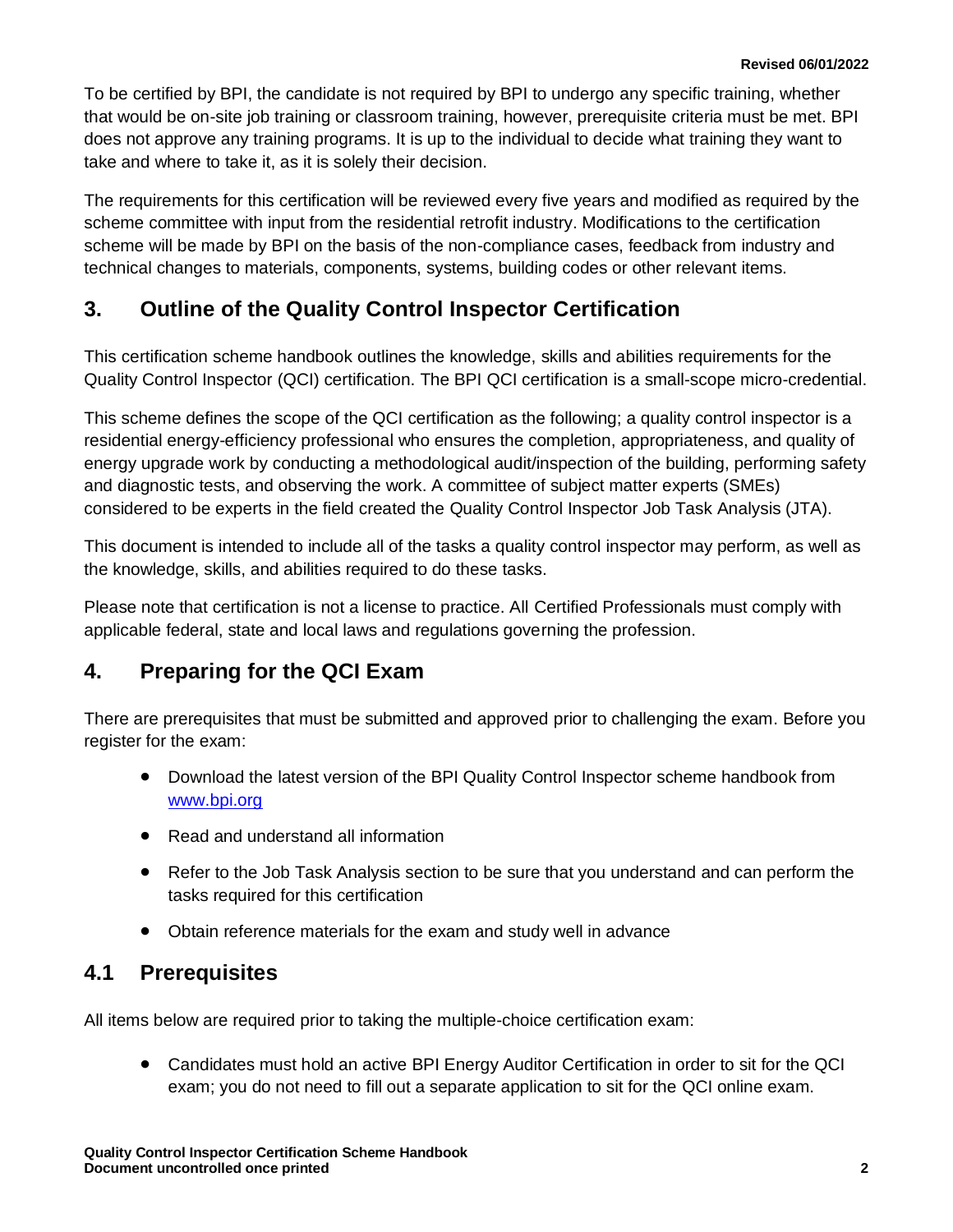**Please provide proof of active Energy Auditor certification to the BPI Test Center at the time of scheduling your exam.**

## **4.2 Special Testing Accommodations**

Candidates in need of special testing accommodations, such as a language barrier, or arrangements for persons with disabilities, should submit the appropriate forms as noted in Appendix (D and E).

Candidates under the age of 18 will need to submit the *BPI Parental or Guardian Consent and Wavier of Liability Form for Candidates Under the Age of 18* as noted in Appendix F. Candidates will not be allowed to proceed with taking any BPI exams unless this form is signed and completed.

*It is highly recommended that you submit your request for accommodation at least thirty (30) days prior to your preferred exam date.*

## **4.3 Proof of Identity**

Candidates must provide valid photo identification prior to taking the exam. Please make sure that when registering for the exam, the name used is the same that is listed on the valid photo ID.

Examples of acceptable forms of photo ID are:

- driver's license
- state issued photo ID
- passport
- military identification
- employee identification card

## **4.4 Certification Fees and Scheduling**

BPI certification exams are provided through BPI Test Centers. Please reach out to a local BPI Test Center for fees and scheduling details of exams, as they will vary from Test Center to Test Center. To locate a BPI Test Center, please go to the BPI website [\(www.bpi.org\)](http://www.bpi.org/) and select **Locator** from the top of the page.

BPI does not set schedules for its Test Centers, nor does BPI collect the exam fees.

## <span id="page-5-0"></span>**5. Multiple-choice Exams**

For the Quality Control Inspector certification, a multiple-choice test instrument has been developed by BPI in conjunction with the Department of Energy and the National Renewable Energy Laboratory in order to ensure competency in the critical tasks defined by industry experts.

The multiple-choice exam is comprised of fifty (50) questions to cover knowledge and skills and will be timed at two (2) hours and thirty (30) minutes (2 ½ hours). The multiple-choice exam consists of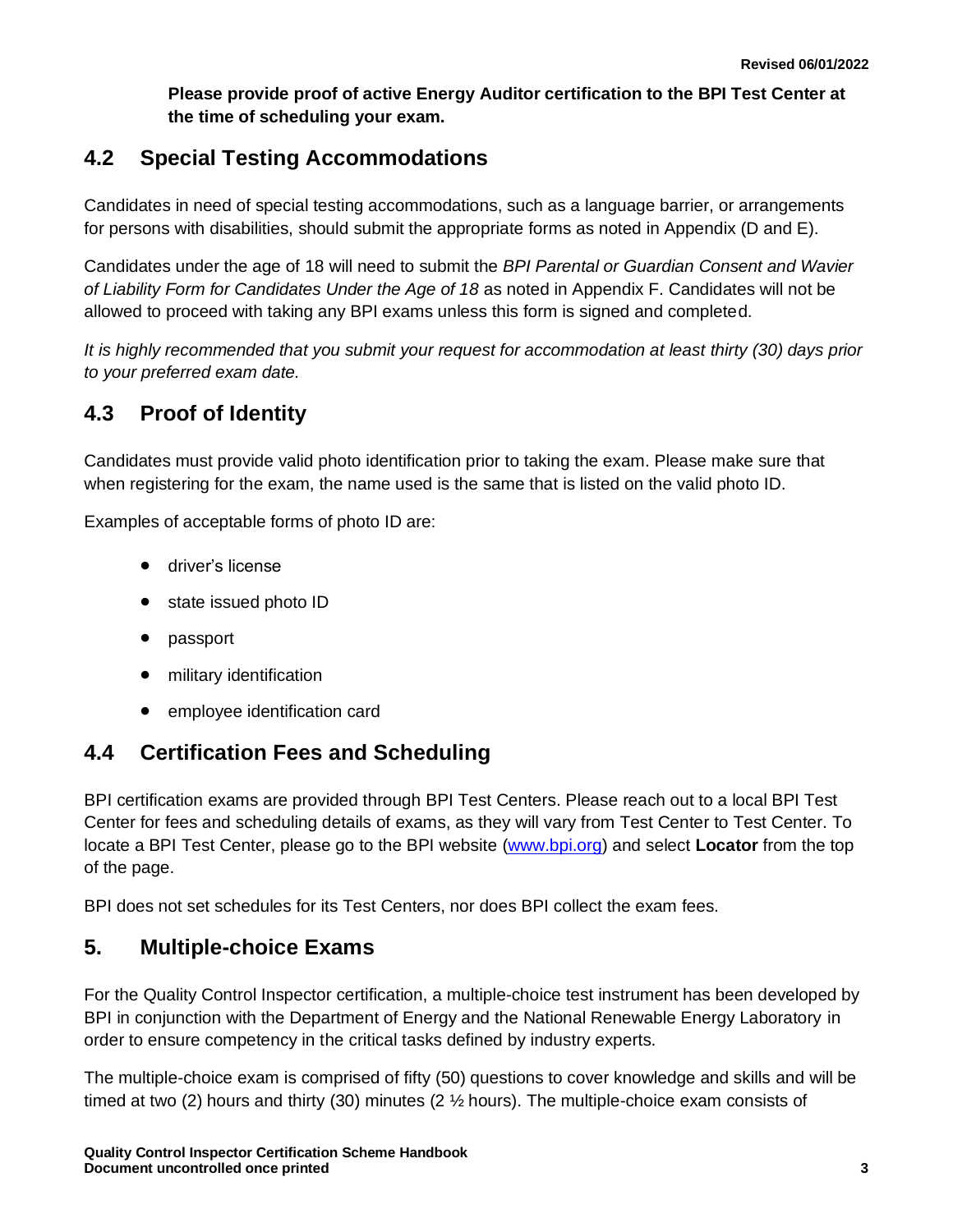multiple versions, each determined to have its own minimum passing score through psychometric analysis and the Modified Angoff standard-setting procedure. The results page during the online exam session will indicate whether a candidate was successful or not based on the version they were administered.

The passing score for both Form A and Form B is 70%.

Candidates may challenge the QCI online exam up to six (6) times in a one-year period. The one-year period begins after the first unsuccessful attempt of the exam, after which time a candidate will have five (5) more attempts to successfully challenge the exam. There is a cost for each exam. BPI permits twelve (12) months to complete the certification process from the time a candidate takes the first exam. Candidates who do not complete the certification process within the one-year period must retake the online exam.

This exam is a closed-book exam with the exception of BPI Standards and the Standard Work Specifications (SWS), which are available online via the testing site at the time of the exam (no marked copies of the standards will be permitted during the multiple-choice exam). Any papers used to take notes (scrap paper) may not leave the testing environment. All papers must be handed to the proctor to be destroyed.

Future discussion or disclosure of the content of the exam, orally or in writing, or by any other means, is prohibited. Theft or attempted theft of exam items is punishable to the fullest extent of the law. Candidates will be observed at all times by a BPI approved Proctor while taking the exam. This includes direct observation by the BPI approved Proctor as well as audio and video recording of the exam. The participation in irregular behavior during the exam may result in the invalidation of the results of the exam, termination of status, civil liability, criminal prosecution, or other appropriate sanctions.

## <span id="page-6-0"></span>**6. Job Task Analysis**

The Knowledge, Skills, and Abilities required for this exam are below.

- Knowledge, typically shown on online or verbal exam
- Skill, typically shown on online exam, diagram, or interactive tool
- Ability, typically demonstrated on diagram, interactive tool, prop, or in house

| <b>DOMAIN 1: In-Process Evaluation</b>                          |                                                                                                |  |  |  |
|-----------------------------------------------------------------|------------------------------------------------------------------------------------------------|--|--|--|
| <b>Task 1: Verify Worker Compliance with Safety Regulations</b> |                                                                                                |  |  |  |
| <b>Ability to:</b>                                              |                                                                                                |  |  |  |
| $\bullet$                                                       | Evaluate the work practices for compliance with safety regulations                             |  |  |  |
| $\bullet$                                                       | Evaluate the job site for compliance with safety regulations                                   |  |  |  |
|                                                                 | Document observations                                                                          |  |  |  |
| Knowledge of:                                                   |                                                                                                |  |  |  |
|                                                                 | Basic construction techniques and practices                                                    |  |  |  |
|                                                                 | Codes and standards adopted by the authority having jurisdiction                               |  |  |  |
|                                                                 | Safety regulations (e.g., Occupational Safety and Health Administrations (OSHA), Environmental |  |  |  |
|                                                                 |                                                                                                |  |  |  |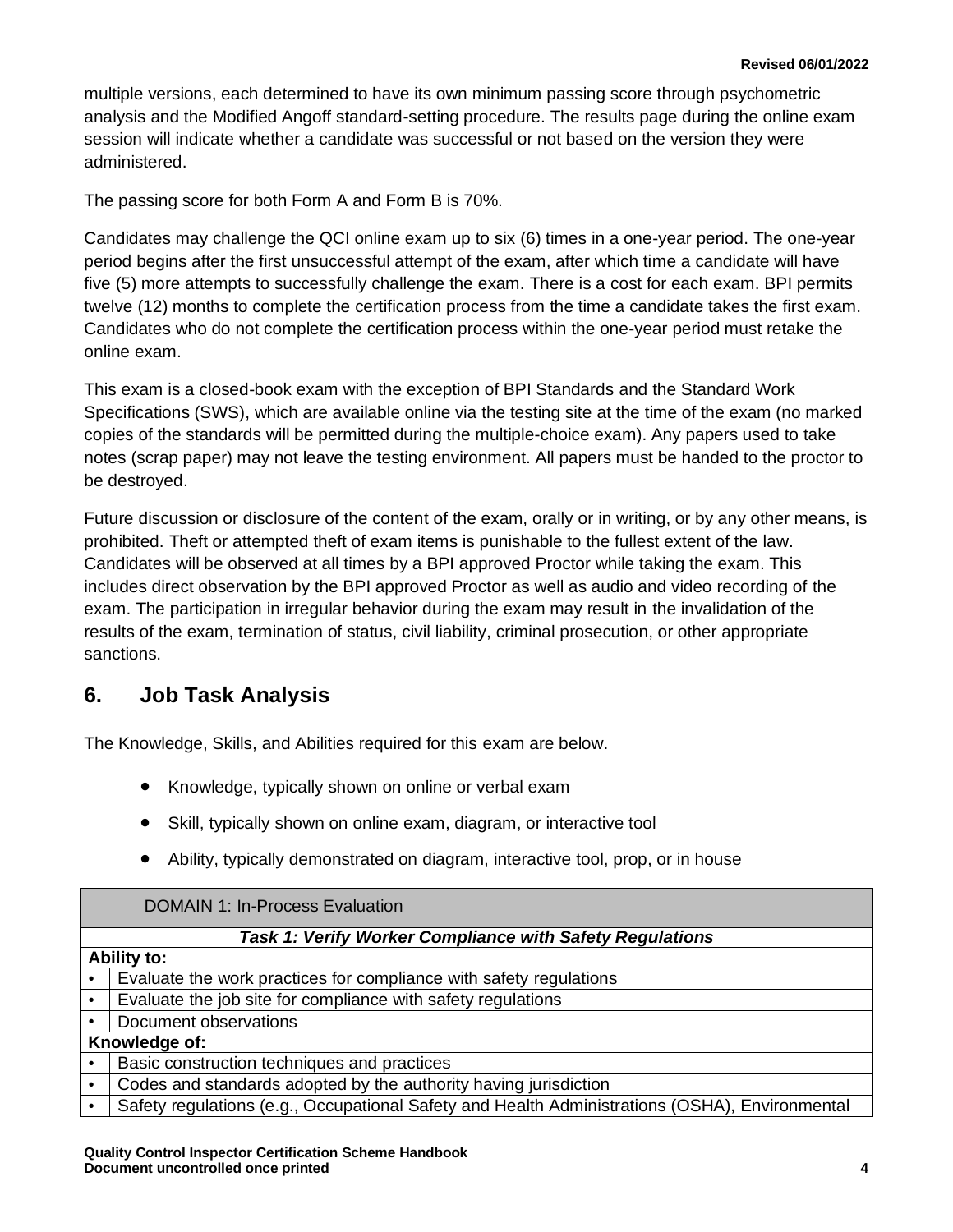|                        | Protection Agency (EPA))                                                                          |  |  |  |  |
|------------------------|---------------------------------------------------------------------------------------------------|--|--|--|--|
| $\bullet$              | Information contained in a Safety Data Sheet (SDS)                                                |  |  |  |  |
|                        | Task 2: Evaluate in-process work quality                                                          |  |  |  |  |
|                        | Ability to:                                                                                       |  |  |  |  |
|                        | Compare the work performed to the work plan                                                       |  |  |  |  |
| $\bullet$              | Determine if correct materials are being installed                                                |  |  |  |  |
| $\bullet$              | Verify the condition and capacity of the tools and equipment (e.g., calibration dates, blowing    |  |  |  |  |
|                        | machine pressure)                                                                                 |  |  |  |  |
| $\bullet$              | Determine needed diagnostic tests                                                                 |  |  |  |  |
| $\bullet$              | Document potential missed opportunities                                                           |  |  |  |  |
| $\bullet$              | Evaluate job site management and scheduling (e.g., sequencing, material and equipment staging)    |  |  |  |  |
| Knowledge of:          |                                                                                                   |  |  |  |  |
|                        | Basic building science                                                                            |  |  |  |  |
| $\bullet$              | Codes and standards adopted by the authority having jurisdiction                                  |  |  |  |  |
| $\bullet$              | <b>Building materials</b>                                                                         |  |  |  |  |
| $\bullet$              | Construction work practices                                                                       |  |  |  |  |
| $\bullet$              | Installation methods                                                                              |  |  |  |  |
| $\bullet$              | Standards and specifications                                                                      |  |  |  |  |
| $\bullet$              | <b>Test protocols</b>                                                                             |  |  |  |  |
|                        | Task 3: Verify on-site documentation                                                              |  |  |  |  |
|                        | Ability to:                                                                                       |  |  |  |  |
| $\bullet$              | Determine if required documentation is present on the job site (e.g., work order, permits, Safety |  |  |  |  |
|                        | Data Sheet [SDS], installation specifications)                                                    |  |  |  |  |
| $\bullet$              | Determine which job site worker credentials are necessary (e.g., licenses, certifications)        |  |  |  |  |
|                        |                                                                                                   |  |  |  |  |
|                        |                                                                                                   |  |  |  |  |
|                        | Knowledge of:                                                                                     |  |  |  |  |
| $\bullet$              | Documentation procedures                                                                          |  |  |  |  |
| $\bullet$              | Credentialing requirements for workers                                                            |  |  |  |  |
| $\bullet$              | Program and agency guidelines                                                                     |  |  |  |  |
| $\bullet$              | Required job site documents                                                                       |  |  |  |  |
|                        | <b>DOMAIN 2: Post-work Evaluation</b>                                                             |  |  |  |  |
|                        | Task 1: Verify installed measures and initial assessment details                                  |  |  |  |  |
|                        | Ability to:                                                                                       |  |  |  |  |
| $\bullet$<br>$\bullet$ | Determine which diagnostic tests are needed (e.g., health, safety, air leakage)                   |  |  |  |  |
|                        | Visually inspect installed measures                                                               |  |  |  |  |
| $\bullet$              | Confirm housing characteristics used for initial assessment (e.g., insulation levels, heating     |  |  |  |  |
| $\bullet$              | equipment, square footage)                                                                        |  |  |  |  |
|                        | Identify potential missed opportunities                                                           |  |  |  |  |
| $\bullet$              | Knowledge of:<br><b>Building science</b>                                                          |  |  |  |  |
| $\bullet$              | Codes and standards adopted by the authority having jurisdiction                                  |  |  |  |  |
| $\bullet$              | Standards and specifications                                                                      |  |  |  |  |
| $\bullet$              | <b>Testing protocols</b>                                                                          |  |  |  |  |
|                        | Task 2: Evaluate installed measures for compliance with standards                                 |  |  |  |  |
|                        | <b>Ability to:</b>                                                                                |  |  |  |  |
| $\bullet$              | Compare results of sensory inspection to expected outcomes                                        |  |  |  |  |
| $\bullet$              | Determine code or program compliance of installed measures (e.g., insulation certificate,         |  |  |  |  |
|                        | installation standards)<br>Determine if installed measures meet job specifications                |  |  |  |  |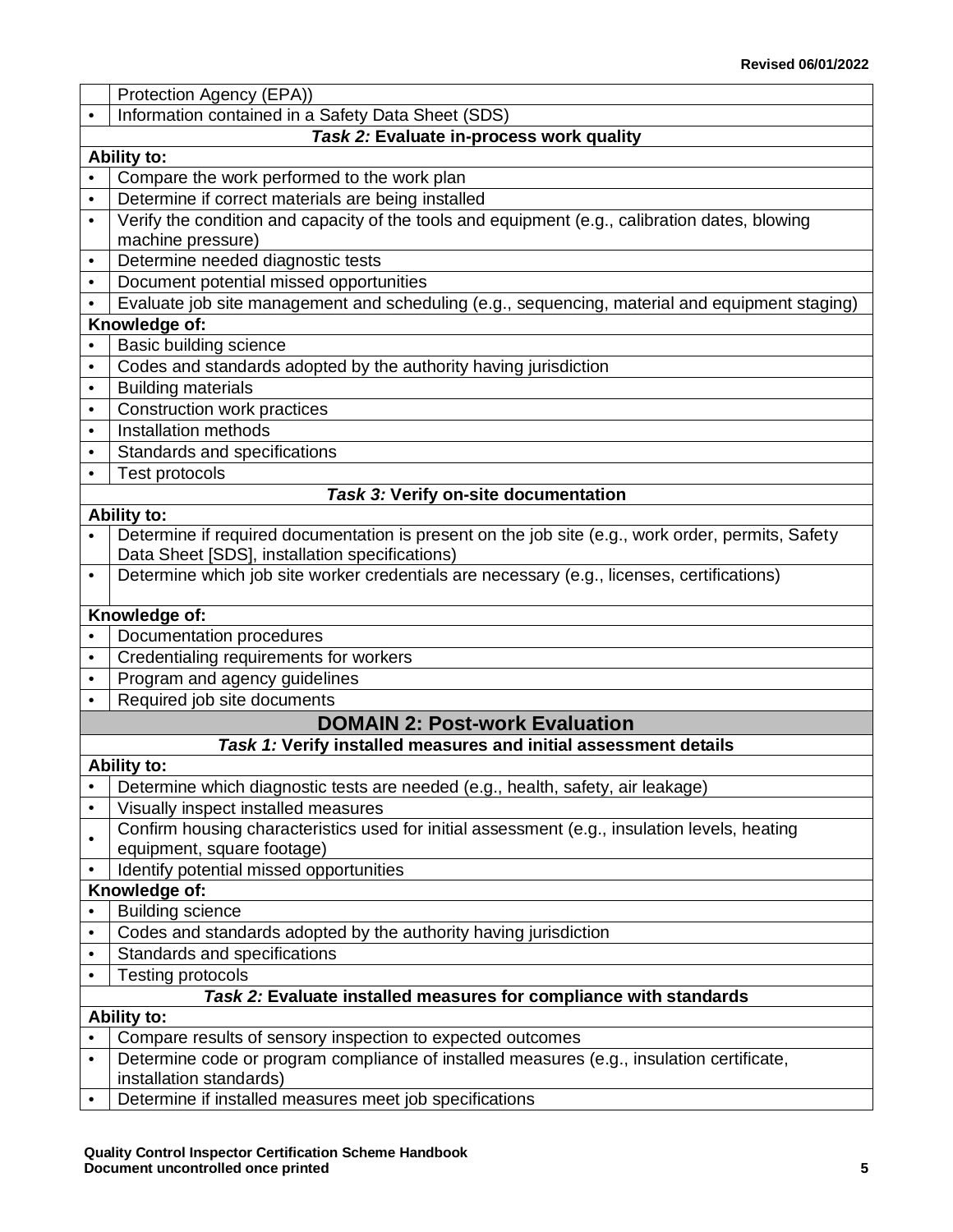- Determine if a problem is a material problem or a work problem
- Compare inspection results to previous test data
- Compare inspection results to work plan projections
- List actions necessary to bring installed measures up to compliance (i.e., punch list)
- Interpret diagnostic test results
- Verify pressure and thermal boundary alignment

#### **Knowledge of:**

- **Building science**
- Codes and standards adopted by the authority having jurisdiction
- | Industry standards
- Program requirements

#### **DOMAIN 3: Project Compliance and Completion**

#### *Task 1:* **Confirm whether policy requirements have been satisfied**

#### **Ability to:**

- Identify questionable costs
- Determine accuracy of initial building evaluation (e.g., software modeling inputs, existing equipment)
- I Identify omissions or inappropriate measures in the work scope
- Ensure that all punch-list items have been completed
- Prepare completion reports (e.g., checklists, required reports, recommended training)

#### **Knowledge of:**

- | Policy requirements
- Basic heat load principles
- How inputs affect installed measures

## <span id="page-8-0"></span>**7. Quality Control Inspector Exam Blueprint (written)**

| <b>Domain and Tasks</b>                                           |       |
|-------------------------------------------------------------------|-------|
| <b>DOMAIN I: In-Process Evaluation</b>                            | 48.6% |
| Task 1: Verify worker compliance with safety regulations          | 18.2% |
| Task 2: Evaluate in-process work quality                          | 16.8% |
| Task 3: Verify on-site documentation                              | 13.5% |
| <b>DOMAIN II: Post-Work Evaluation</b>                            | 36.4% |
| Task 1: Verify installed measures and initial assessment details  | 18.7% |
| Task 2: Evaluate installed measures for compliance with standards | 17.8% |
| <b>DOMAIN III: Project Compliance and Completion</b>              | 15.0% |
| Task 1: Confirm whether policy requirements have been satisfied   | 15.0% |

**Note: Percentages were rounded to the nearest tenth of a percent.**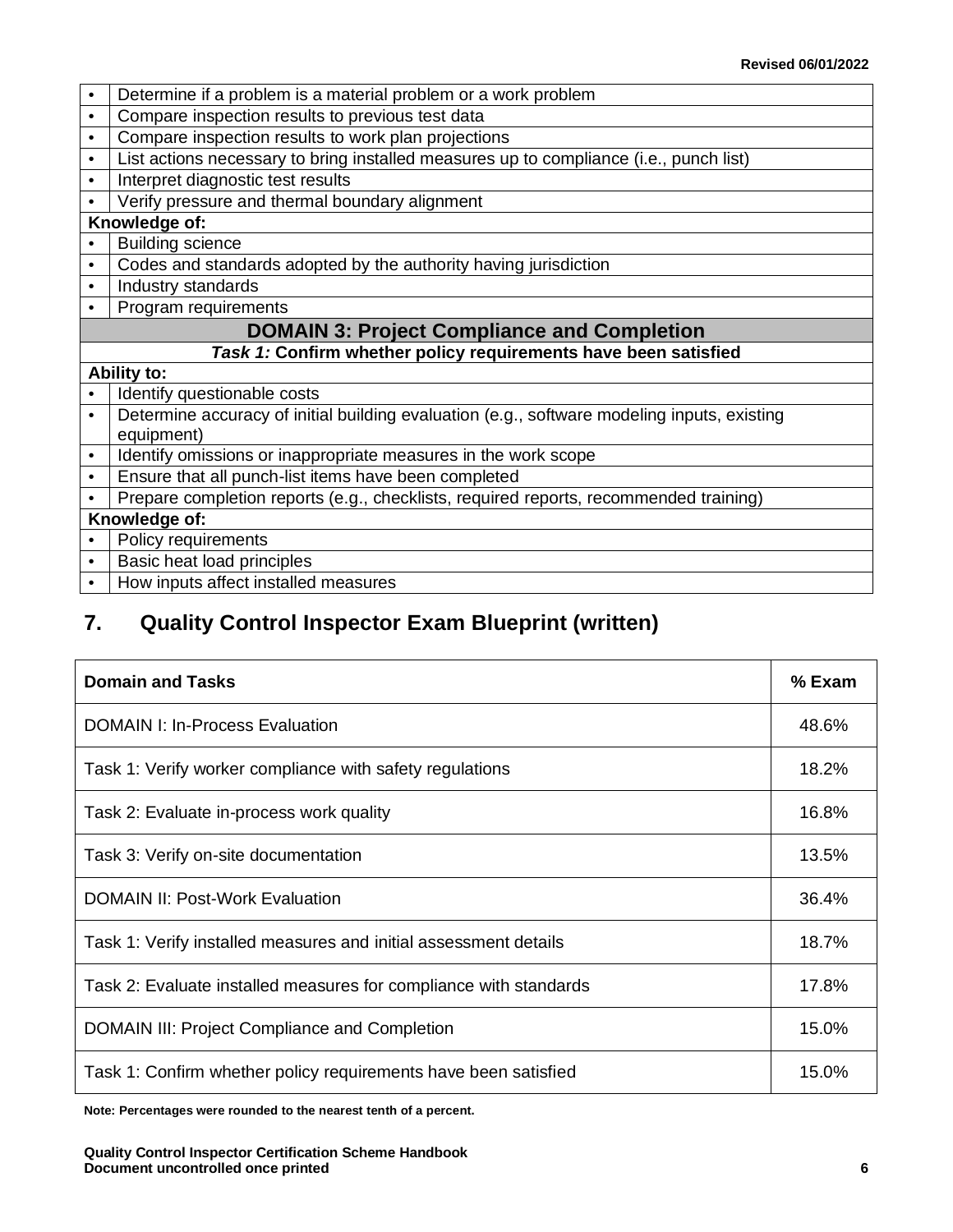## <span id="page-9-0"></span>**8. Standards of Reference**

All BPI exams are based on a mixture of industry practices, axiomatic**<sup>1</sup>** concepts, and major standards of references. No singular source exists that could touch upon every aspect for what is considered testable. Conversely, there is no limit to the potential useful material found in print and online.

- ANSI American National Standards Institute
	- $\circ$  ANSI / ACCA Standard 5 Heating, Ventilation and Air Conditioning (HVAC) Quality Installation Specification
	- o ANSI / NFPA 70– National Electrical Code
	- o ANSI / ASHRAE Standard 111 Measurement, Testing, Adjusting, and Balancing of Building HVAC Systems
- ASHRAE American Society of Heating, Refrigerating and Air-Conditioning Engineers
	- o ASHRAE 62.1 Ventilation for Acceptable Indoor Air Quality
	- $\circ$  ASHRAE 62.2 Ventilation and Acceptable Indoor Air Quality in Low-Rise Residential **Buildings**
	- $\circ$  ASHRAE 90.1 Energy Standard for Buildings Except Low-Rise Residential Buildings
	- $\circ$  ASHRAE 90.2 Energy-Efficient Design of Low-Rise Residential Buildings
- ASTM ASTM International
	- o ASTM E84 Standard Test Method for Surface Burning Characteristics of Building Materials
	- $\circ$  ASTM E1186 Standard Practices for Air Leakage Site Detection in Building Envelopes and Air Barrier Systems
- BPI Building Performance Institute
	- o ANSI/BPI-1100-T-2014 Home Energy Auditing Standard
	- o ANSI/BPI-1200-S-2017 Standard Practice for Basic Analysis of Buildings
- NFPA National Fire Protection Association
	- o NFPA 31 Standard for the Installation of Oil-Burning Equipment
	- o NFPA 54 National Fuel Gas Code
	- o NFPA 70 National Electrical Code
	- o NFPA 275 Standard Method of Fire Tests for the Evaluation of Thermal Barriers
- OSHA U.S Occupational Safety and Health Administration
	- o OSHA 1926 Safety and Health Regulations for Construction
- Standard Work Specification (SWS) <https://sws.nrel.gov/>

<sup>&</sup>lt;sup>1</sup> An axiomatic concept is something implicit that requires no proof or explanation (e.g. – the sum of 2 and 2 is 4, or gravity states that if you drop something, it will fall to a lower level).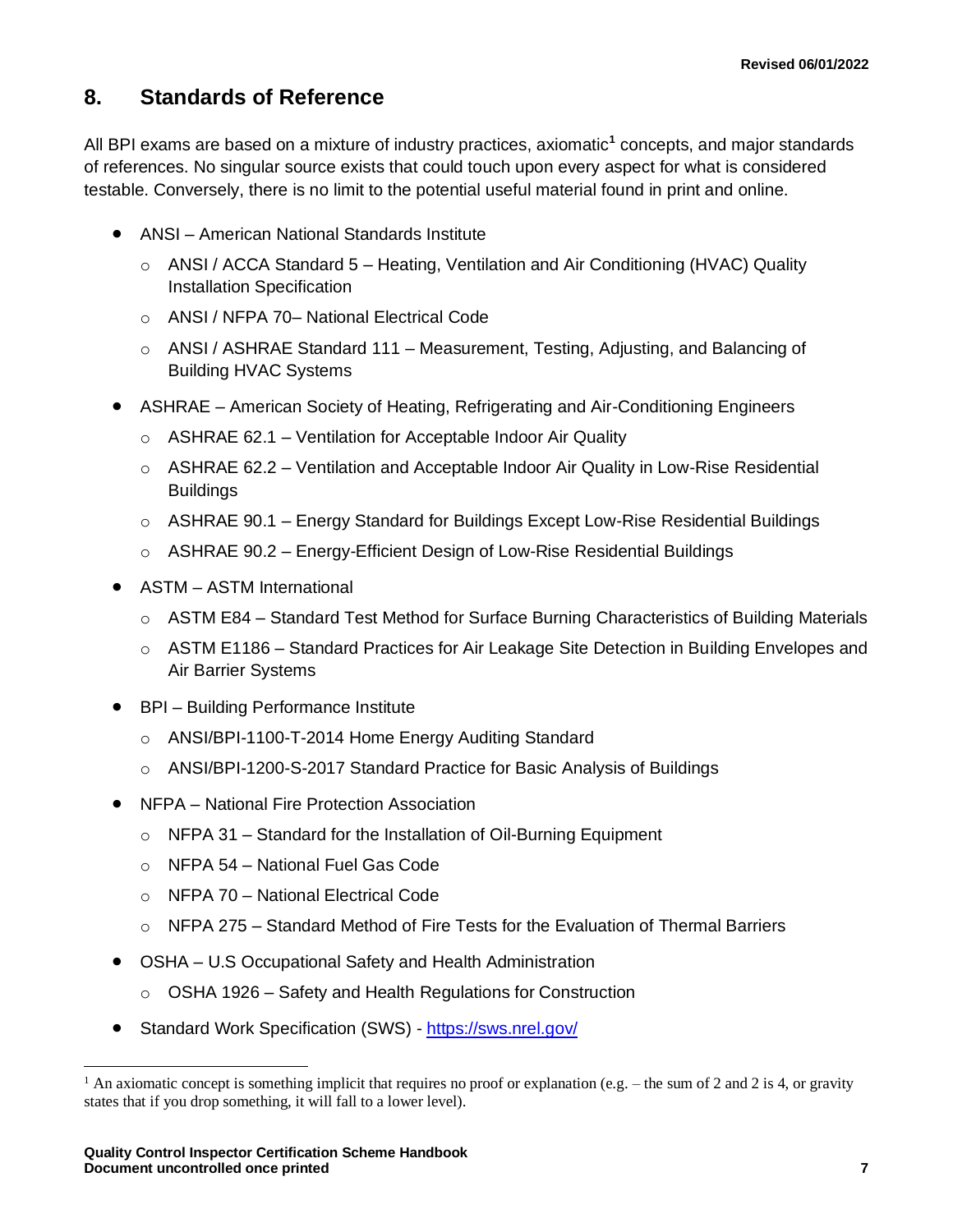## <span id="page-10-0"></span>**9. Exam Security**

Exams are highly confidential materials. Any attempts to willfully compromise the integrity of the exam, the exam process, or the certification process shall be taken seriously; offenders may be prosecuted to the fullest extent of the law. In addition, any certification credential may be revoked immediately if a breach is proven to have been made by a certified individual.

## <span id="page-10-1"></span>**10. Granting**

In order to receive QCI certification, the candidate must meet all prerequisite requirements, as well as successfully complete the multiple-choice (online) exam. Please note that because the QCI certification requires the EA certification as a pre-requisite, if the EA certification expires, is deactivated or revoked for any reason, the QCI micro-credential will also be deactivated. If the EA certification is reissued and there is still time left on the QCI micro-credential, then the QCI will be reactivated through the original expiration date.

## **10.1 Notification of Exam Results and Certification**

Once exam results have been processed the candidate will be able to log in to their [Candidate Account](http://www.bpi.org/login) to view exam results.

The BPI Certified Professional will be notified once BPI certification has been awarded. BPI Certified Professionals may log into their [Candidate Account](https://spero.bpi.org/) and retrieve a digital copy of their active certification(s) and ID Badge to use on their mobile device or print from a PDF. BPI will mail the Certified Professional a certification packet containing a printed certificate and a photo identification card. Certified Professionals should allow up to four to six (4-6) weeks after certification for their packet to arrive by mail.

The certificate will expire three (3) years from the date of initial certification.

The photo identification certification card contains, but is not limited to:

- name of the Certified Professional
- BPI ID number
- BPI's name and logo
- reference to a certification scheme (name of certification)
- date when certification expires

## **10.2 Time Limits for Completing Certification**

BPI permits twelve (12) months to complete the certification process from the time a candidate takes the first exam. Candidates may challenge the QCI online exam up to six (6) times in a one-year period. The one-year period begins after the first unsuccessful attempt of the exam, after which time a candidate will have five (5) more attempts to successfully challenge that particular exam.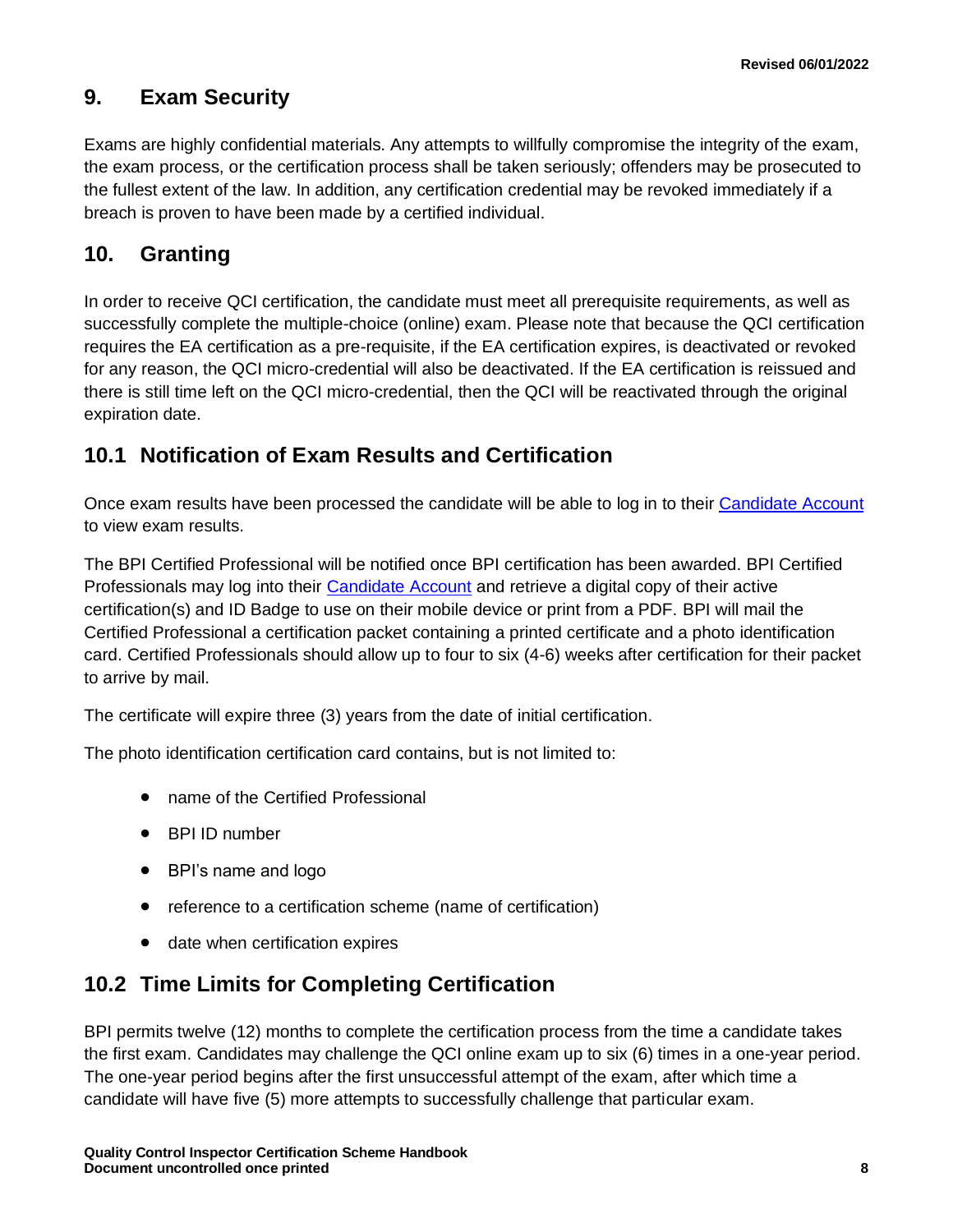Candidates that do not successfully complete the QCI online exam and achieve certification within the one-year period, must wait for the one-year anniversary of the first unsuccessful attempt to challenge the exam again.

## **10.3 Confidentiality of Information**

BPI and BPI Test Centers shall adhere to all policies and procedures regarding candidate confidentiality and shall not release any information regarding any candidate or Certified Professional without obtaining prior written permission. Forms for this purpose are provided as part of the application. This disclosure form is intended to assist BPI and the BPI Test Center to protect the candidate's or Certified Professional's information.

## <span id="page-11-0"></span>**11. Quality Control Inspector Certification Renewal**

BPI Certified Professionals who hold the Quality Control Inspector certification will be required to renew their certification every three (3) years.

The certification renewal requirements for BPI certified Quality Control Inspector must be completed prior to the current certification expiration date. Certified Professionals will be allowed to start the certification renewal process six (6) months prior to expiration, and if successful, will have the next renewal date as three (3) years from the current certification expiration date. If certification renewal is completed more than six (6) months in advance, the expiration date will change to the date of last successful exam.

To be eligible for certification renewal, BPI certified Quality Control Inspectors:

- must hold an active BPI Energy Auditor certification at time of renewal, **AND**
- may accumulate a minimum of six (6) qualifying\* continuing education units (CEUs) over the three (3) years of certification in order to bypass the online exam, **OR**
- successfully challenge the online exam that is current at the time of renewal.

The QCI certification requires the EA certification as a pre-requisite, therefore if the EA certification expires, is deactivated or revoked for any reason, the QCI micro-credential will also be deactivated. If the EA certification is reissued and there is still time left on the QCI micro-credential, then the QCI will be reactivated through to the original expiration date.

#### **\*Qualifying CEUs are defined as any educational trainings/sessions that align with the Job Task Analysis (knowledge, skills, and abilities) section in the Quality Control Inspector certification scheme handbook.**

By completing certification renewal, all BPI certified Quality Control Inspectors are re-attesting to the Code of Ethics located in the Quality Control Inspector scheme handbook (Appendix B).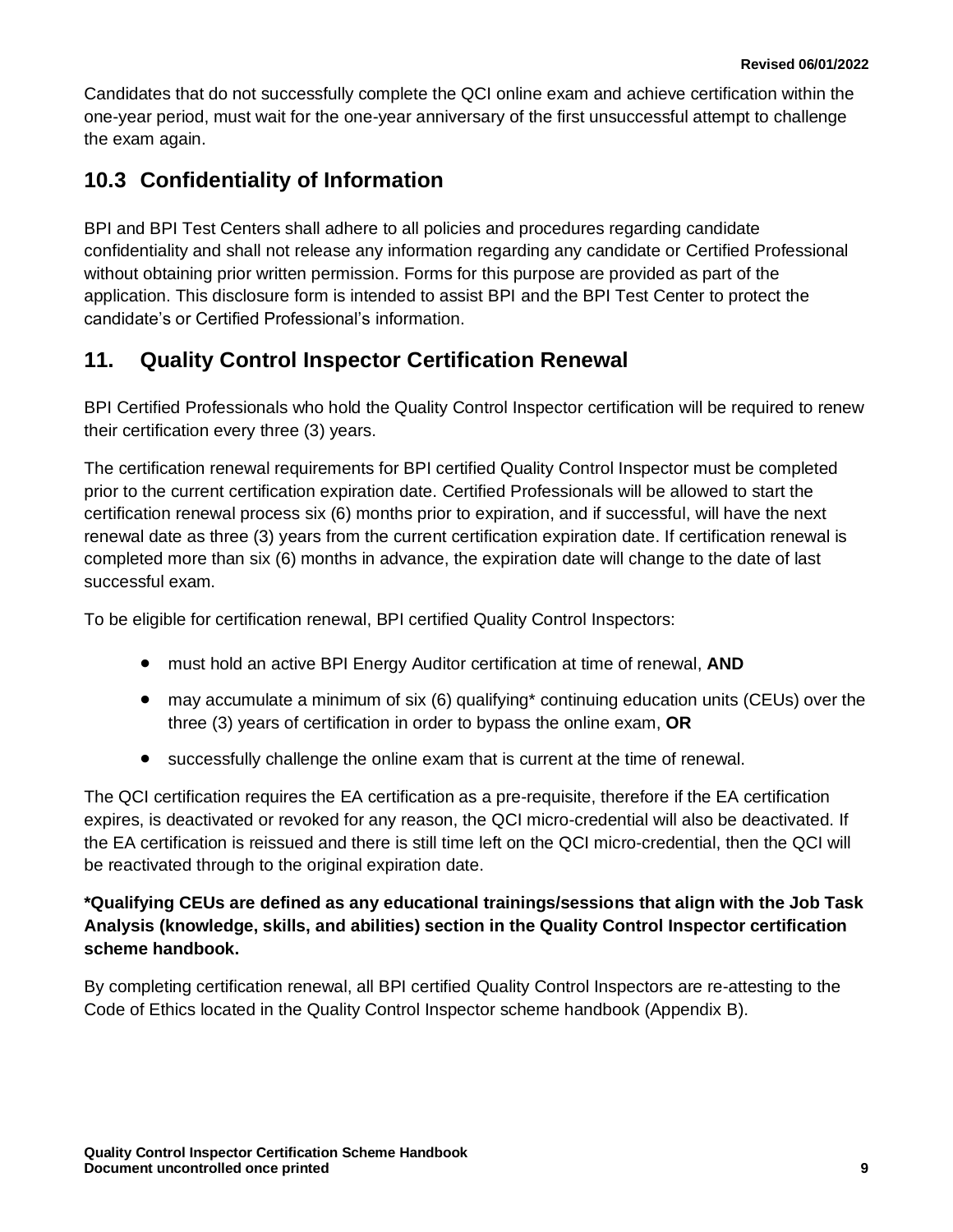| <b>Certification Renewal Scenarios:</b>                                                  | <b>Certification Result:</b>           |
|------------------------------------------------------------------------------------------|----------------------------------------|
| Online Exam (Successful) AND Active BPI<br><b>Energy Auditor Certification</b>           | <b>Certification Renewal Completed</b> |
| Relevant CEUs (bypass online exam) AND<br><b>Active BPI Energy Auditor Certification</b> | <b>Certification Renewal Completed</b> |

As part of the certification renewal process, BPI will review the certified Quality Control Inspector's file for any open complaints. Should there be any open complaints at the time of expiration, BPI will not award certification renewal. The certification of the individual will be withdrawn or revoked due to the Certified Professional's negligent refusal to follow the certification scheme requirements.

**\*Any attempt at recertification that is unsuccessful will end the current certification and all CEUs previously earned will become invalid for that designation. (e.g. if an attempt at the QCI online exam for recertification is unsuccessful, that will end the current QCI certification immediately, and any CEUs earned toward that QCI certification will become invalid, thus requiring the QCI online exam.)**

**By becoming BPI QCI certified, Certified Professionals are automatically re-attesting to BPI's Code of Ethics.**

**\*BPI reserves the right to make changes to this policy at any time. If changes are made, BPI will attempt to notify all participants via email. Always refer to the most up to date version of the scheme handbook located at [www.bpi.org.](http://www.bpi.org/)\***

## <span id="page-12-0"></span>**12. Surveillance**

Surveillance of the Certified Professional is established to ensure compliance to the policies and procedures for which the certification was granted. The certification of the individual may be withdrawn or revoked due to Certified Professional's negligent refusal to follow the certification scheme requirements or failure to take appropriate corrective action as required by BPI.

## <span id="page-12-1"></span>**13. File Review**

The Certification Department will conduct a file review of Certified Professionals that have complaints filed against them. The review of the Certified Professional's file activities includes confirmation that any complaints against the Certified Professional have been resolved.

## <span id="page-12-2"></span>**14. Corrective / Preventative Action**

The corrective / preventative action shall include one of the following and is determined on a case by case basis at the discretion of BPI: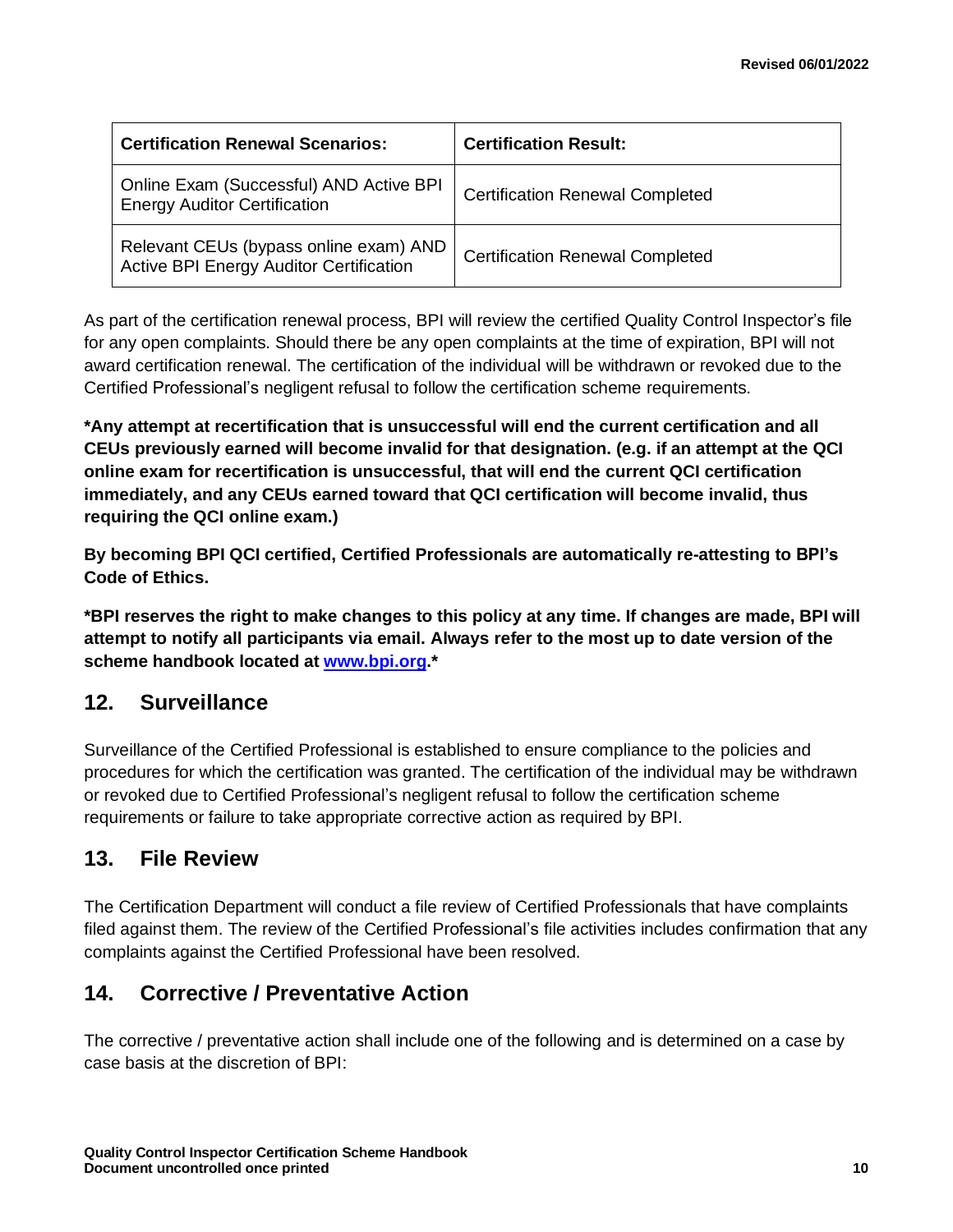**Level One:** A corrective action will be given when the infraction is considered minor in nature. A written warning shall be sent to the Certified Professional about the nature of the infraction along with the required corrective action. The written warning shall become part of the Certified Professional's record.

**Level Two:** A corrective action will be given when the infraction is considered major in nature and requires proof. A written warning is sent to the Certified Professional about the infraction. The Certified Professional is required to submit documented proof that the infraction has been corrected. The written warning and response will become part of the Certified Professional's record.

## <span id="page-13-0"></span>**15. Withdrawal of Certification**

Should the BPI certified Quality Control Inspector not maintain certification by not being able to fulfill the obligation of the certification due to illness, disability, change of profession, etc., the certification will be withdrawn at the request of the Certified Professional. BPI must be notified immediately if a Certified Professional may not be able to, or is no longer able to, fulfill the requirements of the certification.

BPI reserves the right, on a case by case basis, to withdraw a person's BPI Certification(s) at its discretion. Reasons for withdrawal of a BPI Certification include, but are not limited to:

- Failure to meet certification renewal criteria as outlined in Section 11
- Failure to take steps to submit the requested information of a corrective action as outlined in Section 14
- Failure to follow the BPI Quality Control Inspector Code of Ethics and/or Code of Conduct
- Failure to follow BPI Standards that align with the certification's JTA's, when applicable

In the event the BPI Quality Control Inspector certification is withdrawn; the BPI Manager of Client Relations will review the Certified Professional's record and send confirmation of the withdrawal within thirty (30) days and provide a written statement in regard to steps that must be taken if the candidate requests the certification be reinstated.

Use of the BPI logo or brand and representation of being BPI certified must cease immediately if a certification is withdrawn, revoked, or expired.

## <span id="page-13-1"></span>**16. Appeal Procedure**

Individuals who wish to file an appeal of a decision on certification, against the results of an QCI exam, or regarding the suspension of the QCI certification, must do so in writing.

**Please Note:** If a candidate chooses to challenge the exam that they are appealing, prior to the notification of a final decision on their appeal, the results of the appeal will be null and void, regardless of the outcome. The original score of the appealed exam will stand.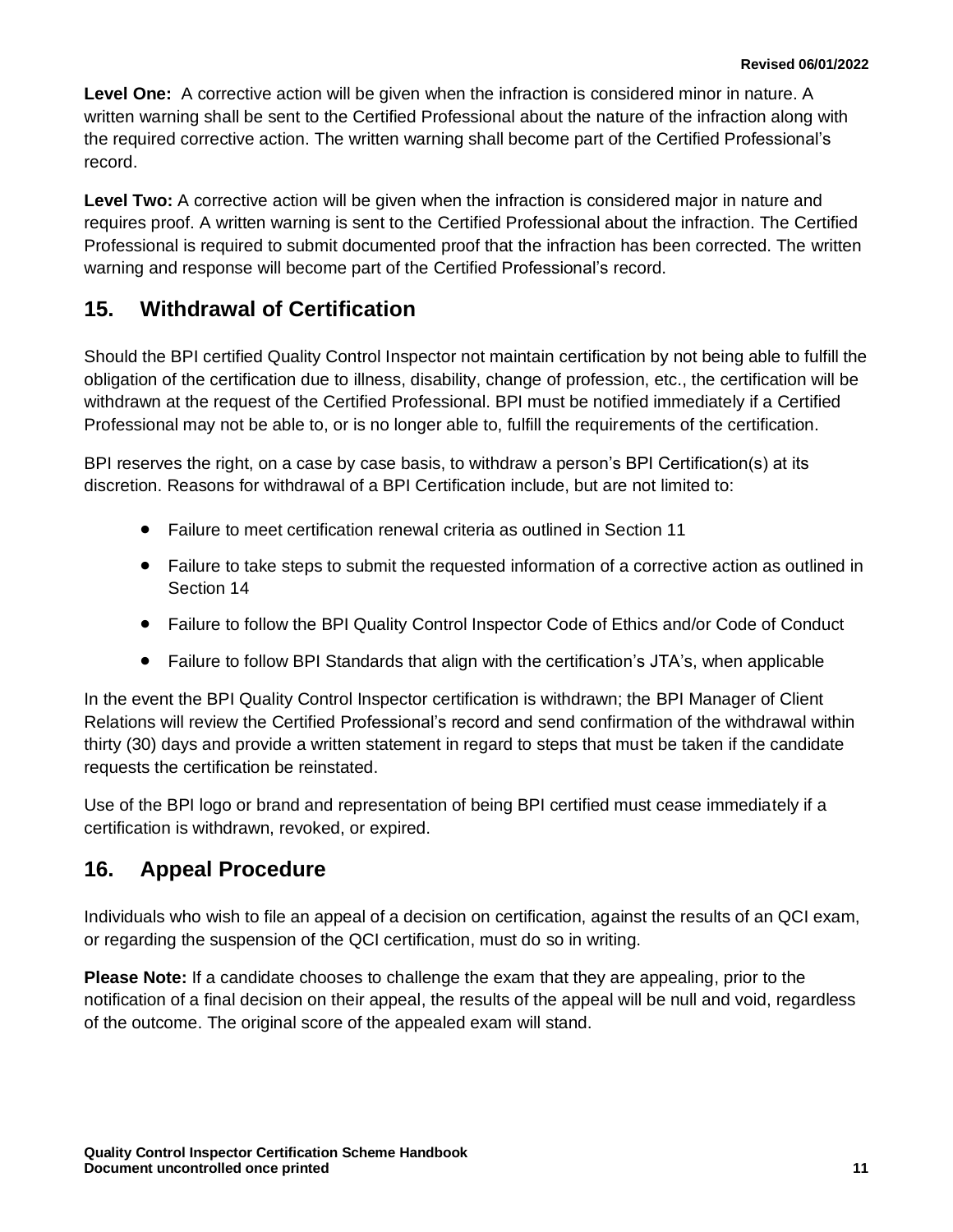#### **Appeal Process for Exam Review**

To contest the results of an QCI exam, the candidate must follow the procedures, below:

- 1. A request for review must be made within thirty (30) days from the date of the exam. The request for review may be made in the following manner:
	- a. Submit the Exam Grade Appeal Form via the [BPI website:](http://www.bpi.org/about-us/contact-us) Go to [www.bpi.org](http://www.bpi.org/) and hover over **About Us** at the top of the page, select **Contact Us**. Enter your information and choose **Exam Grade Appeal** from the **Category** dropdown box.
	- b. Send a letter via registered mail to: Building Performance Institute, Inc. Attn: Appeals 63 Putnam Street, Suite 202 Saratoga Springs, NY 12866
	- c. Send an email to [Appeals@bpi.org](mailto:Appeals@bpi.org)
- 2. The request for review must specifically state the reasons why the candidate believes the initial decision should be modified or overturned and provide information on the issue; or include a specific reference where required procedures were not followed.
- 3. The review will be carried out by the Quality Assurance (QA) Department. Review results will be forwarded to the Director, who will provide the decision to the candidate, via email, within thirty (30) days of receiving the request for appeal.

#### **Appeal Process for Suspension of Certification**

For a review of suspension or withdrawal of certification, the Certified Professional must follow the procedures, below:

- 1. A request for review must be made within thirty (30) days from the date of the suspension or withdrawal of certification. The request for review may be made in the following manner:
	- a. Submit the Complaint Form via the [BPI website:](http://www.bpi.org/about-us/contact-us) Go to [www.bpi.org](http://www.bpi.org/) and hover over **About Us** at the top of the page, select **Contact Us**. Enter your information and choose **Complaint Form** from the **Category** dropdown box.
	- b. Send a letter via registered mail to: Building Performance Institute, Inc. Attn: Appeals 63 Putnam Street, Suite 202 Saratoga Springs, NY 12866
	- c. Send an email to Appeals @bpi.org
- 2. The request for review must specifically state the reasons why the Certified Professional believes the initial decision should be modified or overturned and provide new information on the issue; or include a specific reference where required procedures were not followed.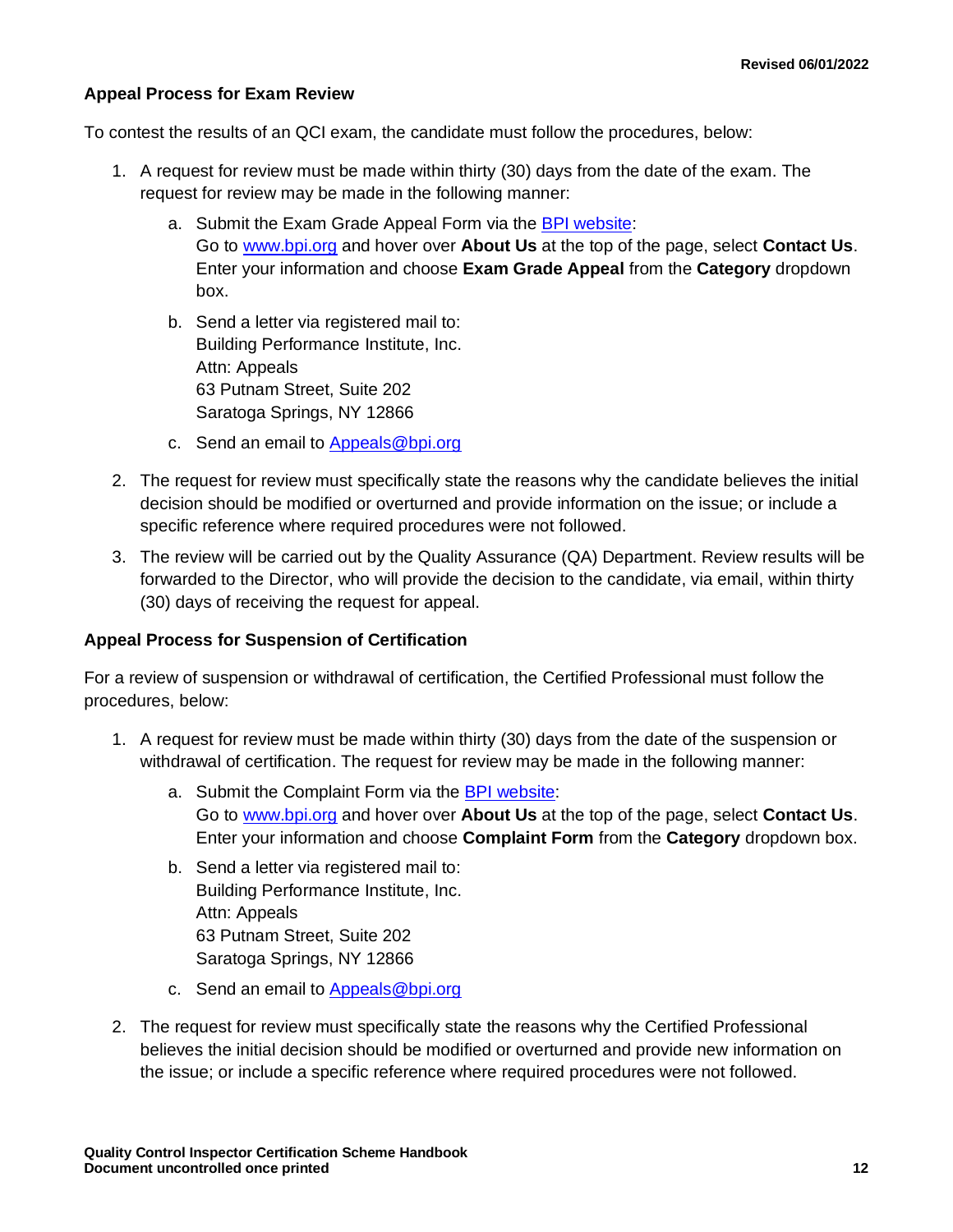3. The review will be carried out by the Quality Assurance (QA) Department. Review results will be forwarded to the Director, who will provide the decision to the candidate, via email, within thirty (30) days of receiving the request for appeal.

## <span id="page-15-0"></span>**17. Complaints**

BPI recognizes that there are two main types of complaints that may be brought to its attention:

- Complaints regarding BPI and/or its related vendor organizations (administrative, testing, Test Center, proctor, etc.)
- Complaints regarding BPI Certified Professionals

#### **Complaints Process**

To file a complaint, the individual must follow the procedures, below:

- 1. A complaint must be made within thirty (30) days from the date that the situation occurred. The request for review may be made in the following manner:
	- a. Submit the Complaint Form via the [BPI website:](http://www.bpi.org/about-us/contact-us) Go to [www.bpi.org](http://www.bpi.org/) and hover over **About Us** at the top of the page, select **Contact Us**. Enter your information and choose **Complaint Form** from the **Category** dropdown box.
	- b. Send a letter via registered mail to: Building Performance Institute, Inc. Attn: Complaints 63 Putnam Street, Suite 202 Saratoga Springs, NY 12866
	- c. Send an email to [Complaints@bpi.org](mailto:Complaints@bpi.org)
- 2. The request for review must provide specific details for the complaint and any type of documented information that pertains to the situation.
- 3. The review will be carried out on a case by case basis by the Quality Assurance (QA) Department. Review results will be forwarded to the Director, who will provide the decision to the complainant, via email, within thirty to forty  $(30 - 40)$  days of receiving the complaint.

## <span id="page-15-1"></span>**18. Comments**

Submit any comments regarding the certification exams or processes to [HEPCertification@bpi.org.](mailto:pilot@bpi.org)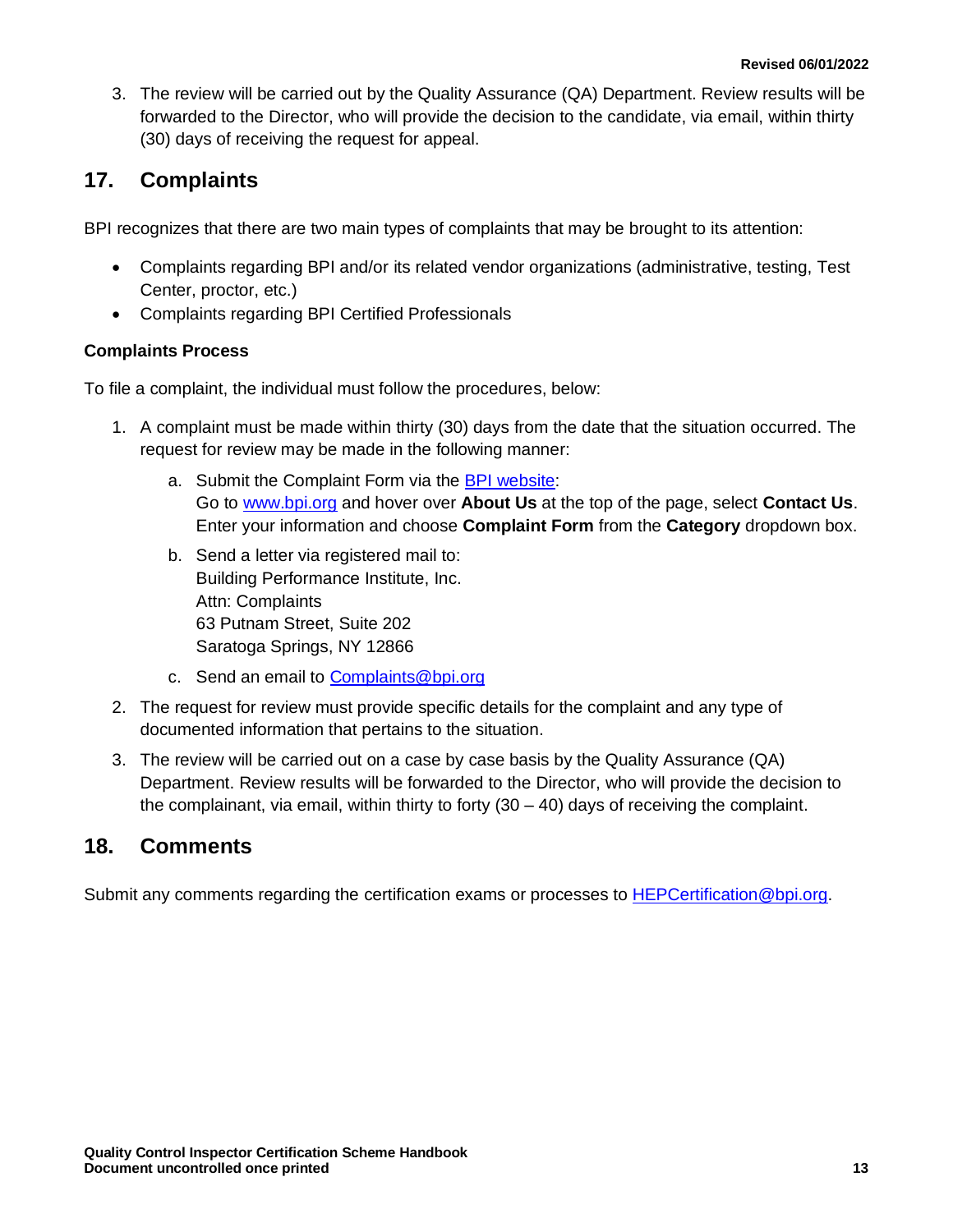## <span id="page-16-0"></span>**Appendix A – Code of Conduct**

By obtaining the Quality Control Inspector Certification, you are agreeing to the terms and conditions of BPI's Code of Conduct.

#### **Code of Conduct**

Certification may be denied, suspended, or revoked, if an individual is not in compliance with this Code of Conduct. Grounds for disciplinary action include (but are not limited to):

- 1. An irregular event in connection with an exam, including (but not limited to) copying exam materials, causing a disruption in the testing area, and failure to abide by reasonable test administration rules;
- 2. Taking the exam for any purpose other than that of becoming certified in the technical area referenced in the title of the exam;
- 3. Disclosing, publishing, reproducing, summarizing, paraphrasing, or transmitting any portion of the exam in any form or by any means, verbal, written, electronic or mechanical, without the prior expressed written permission;
- 4. Providing fraudulent or misleading information;
- 5. Failure to pay fees when due;
- 6. Unauthorized possession or misuse of certifications;
- 7. Misrepresentation of certification status;
- 8. Failure to provide requested information in a timely manner;
- 9. Impairment of professional performance because of habitual use of alcohol, drugs, or other substance, or any physical or mental condition;
- 10. Gross or repeated negligence or malpractice in professional work;
- 11. Failure to maintain a current professional credential as required by the jurisdiction in which the individual practices (this may include a license, certificate, or registration);
- 12. The conviction of, plea of guilty to, or plea to a felony or misdemeanor related to public safety or the building industry;
- 13. Disciplinary action by a licensing board related to a building industry; and
- 14. Other failure to maintain continuous compliance with the certification standards, policies, and procedures related to your certification.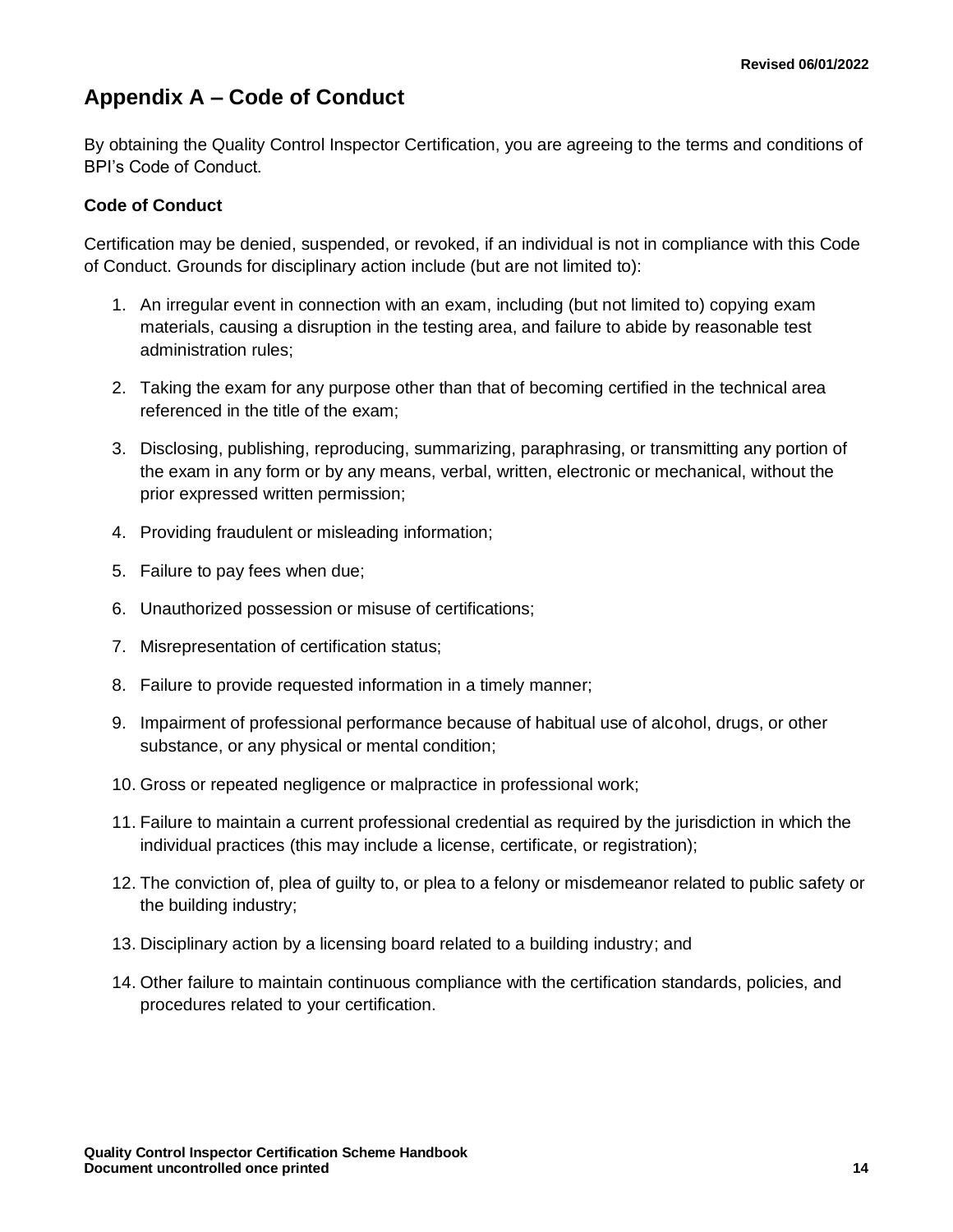#### **Disciplinary Actions**

The following disciplinary actions may be taken as a result of non-compliance with this Code of Conduct:

- Denial or suspension of eligibility;
- Denial of certification;
- Revocation of certification;
- Non-renewal of certification;
- Suspension of certification;
- Reprimand; or
- Other corrective action.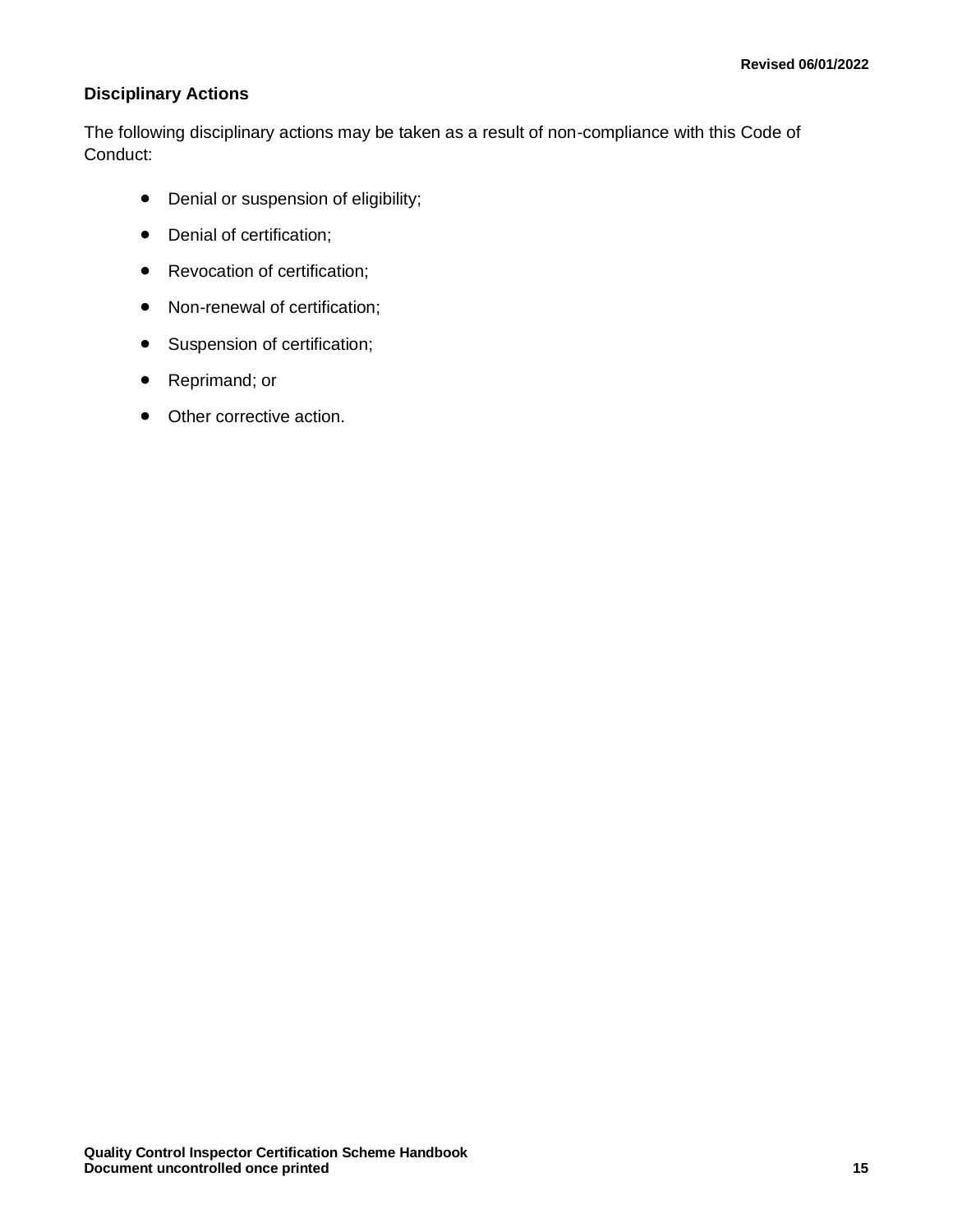## <span id="page-18-0"></span>**Appendix B – Code of Ethics**

The Building Performance Institute, Inc. (BPI) is committed to promoting the highest level of professionalism, integrity, and ability available in the residential contracting certification industry. By obtaining the Quality Control Inspector Certification, you are agreeing to the terms and conditions of BPI's Code of Ethics.

This Code of Ethics for Quality Control Inspectors is designed to foster trust and mutual respect among individuals working in the industry as well as the public at large; it is intended to increase the esteem of the credentials and of the individuals who have earned them. This Code does not discourage healthy competition within the industry. BPI considers industry relationships critical to the industry's success. This Code is also not intended to limit the ability of Quality Control Inspectors to earn fair compensation for their services. BPI's goal is to promote the professionalism of Quality Control Inspectors' work products and thereby to enhance their quality.

#### I. Avoiding Conflicts of Interest

A. Inspectors shall not participate in professional activities involving a conflict of interest. A conflict of interest occurs when an inspector is inappropriately motivated by any financial, personal, or professional incentive other than the production of a professional report that clearly, completely, and usefully reflects the conditions observed during the audit.

B. Inspectors shall avoid, whenever possible, even the appearance of a conflict of interest and shall disclose all potentially questionable associations and relationships in advance to any stakeholder with a legitimate right to be informed of them.

C. Inspectors shall not inspect work performed by organizations under arrangements whereby any compensation or future referrals to the inspector depend on or are influenced by the findings of the report. Compensation includes direct and indirect remuneration as well as substantial gifts and favors.

D. Only third-party inspections shall be represented as certified inspections. A certified inspection is one performed by a true third party. A true third party is an individual having no association with the homeowner/client and no association with the organization that performed the work.

E. Inspectors shall not accept any form of compensation for recommending products or services to clients or other parties having an interest in the inspected work.

F. When asked for professional recommendations, inspectors shall direct the client to the official sources for up-to-date lists of Certified Professionals and accredited contracting companies before making any personal referrals. Personal referrals and recommendations are acceptable provided that they do not violate any article within this Code of Ethics.

#### II. Professionalism and Integrity

A. Inspectors shall comply with all safety-related regulations, warnings, and instructions set forth by local, state, or federal organizations and other recognized safety organizations.

B. Inspectors shall report to all appropriate parties any safety and security concerns directly related to the work that has been performed as well as all other safety and security concerns otherwise observed during the inspection. Inspectors shall report any additional safety and security concerns to the client.

C. Inspectors shall be objective in their reports and not knowingly overstate or understate the significance of their findings.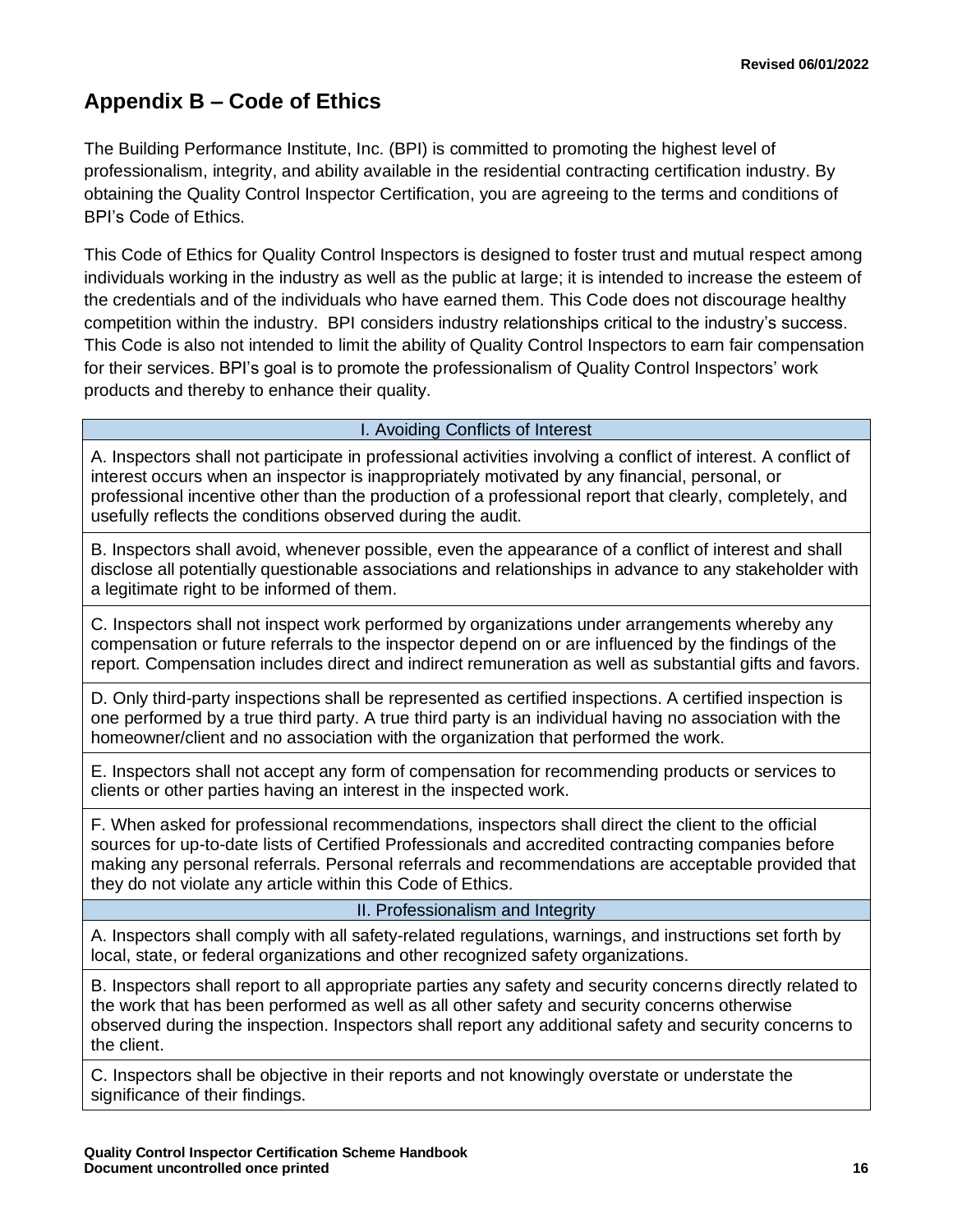D. Inspectors shall commit to neutrality and objectivity while conducting an inspection and in making any recommendations.

E. Inspectors shall perform work and report findings based on genuine conviction using diagnostic testing and visual inspection within their areas of education, training, and expertise.

III. Representation of the Inspector Profession and Self-Representation

A. Inspectors shall neither misrepresent nor knowingly deceive others concerning their experience and capabilities.

B. Inspectors shall neither misrepresent nor misuse their certification.

C. Inspectors shall not engage in any conduct that is detrimental to the reputation or the best interests of the Quality Control Inspector Certification, the profession, or the industry as a whole.

D. Inspectors shall act professionally at all times and in the best interests of the client and employer.

E. Inspectors shall not willfully damage, or by negligence or indifference allow to be damaged, any property belonging to clients or employers. Inspectors shall take reasonable means to protect the owner's health, safety, property, and possessions and also to prevent the undue loss, theft, waste, and dissipation of the owner's funds, resources, and supplies.

F. Inspectors shall not betray the trust that property owners and employers have placed in them by inviting them to work in their homes and businesses.

#### IV. Maintaining Confidentiality

A. Inspectors shall not discuss or disclose to third parties any confidential information about properties, employers, and clients, unless required by court order to do so. Confidential information is defined here as names, addresses, phone numbers, financial data, personal details, vulnerabilities, defects, measurements, diagrams, blueprints, photographs, recordings, electronic versions, and other descriptions or representations that only the employers or clients have a right and a need to know about and disseminate.

B. Inspectors shall not, without permission, disclose private, confidential information about any client or employer for the use or interests of any third parties whose services and opinions have not been explicitly requested by the client or employer. Inspectors may discreetly discuss their own work and working conditions with their family and associates, but not in any way that violates the privacy of the employers, clients, and relevant family members.

C. Inspectors shall not disclose to others the findings of work performed for a client without prior authorization from the client, unless required by court order to make such disclosure.

#### V. Disciplinary Actions and Appeal

A. Violation of any article of this Code of Ethics could result in disciplinary actions including the revocation of the inspector's certification.

B. Inspectors have the right to appeal any disciplinary decisions to the certifying body.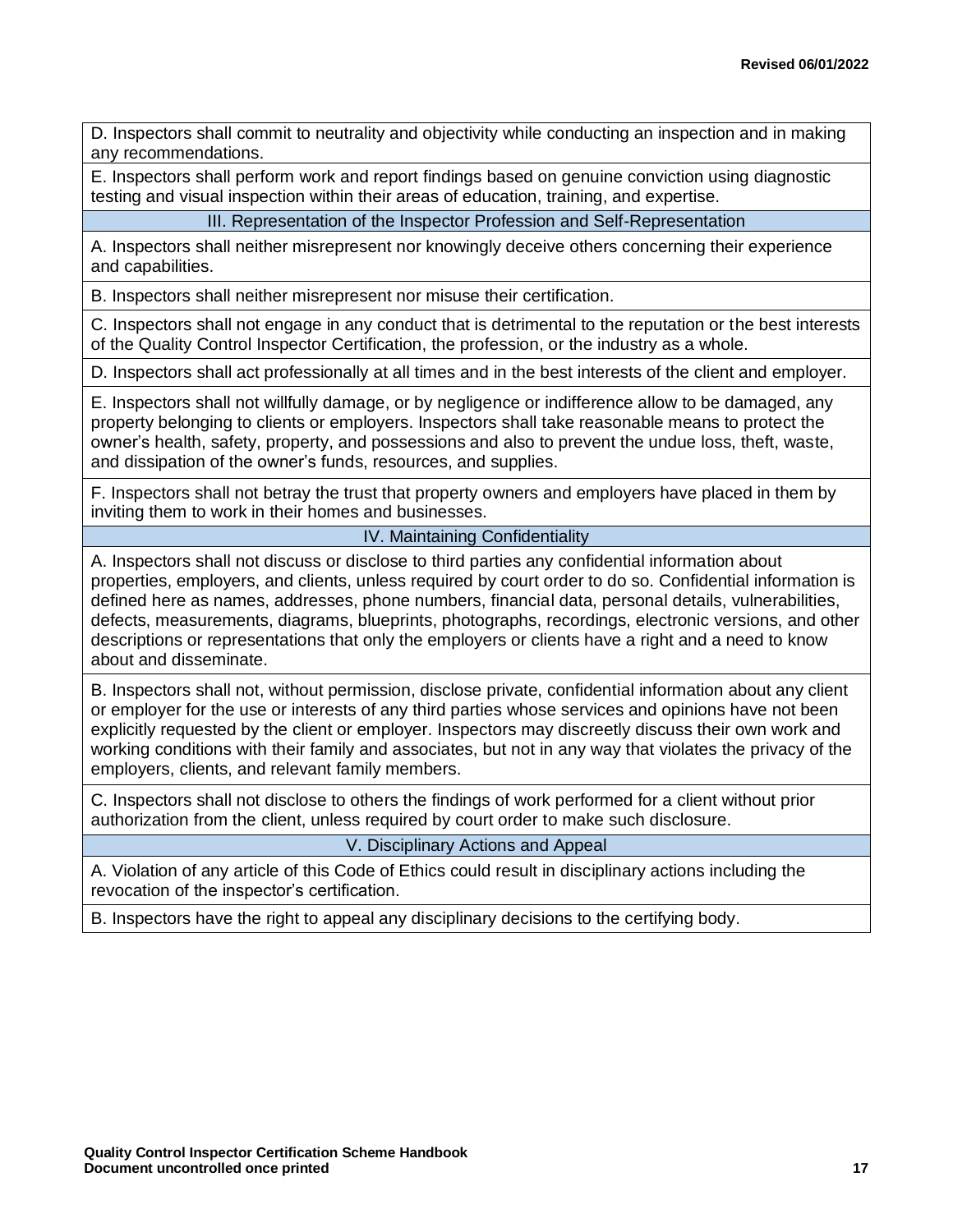## <span id="page-20-0"></span>**Appendix C – BPI Certification Agreement**

#### **BPI Certification Agreement**

Quality Control Inspector applicants will be required to accept the BPI Certification Agreement before beginning the exam. Make sure to read and be familiar with this agreement before you take your exam.

BY SIGNING YOU ARE AGREEING TO THE TERMS AND CONDITIONS OF THIS BPI CERTIFICATION AGREEMENT. CANDIDATE OR CERTIFIED INDIVIDUAL MAY TAKE THE EXAM ONLY IF CANDIDATE OR CERTIFIED INDIVIDUAL AGREES TO THE TERMS AND CONDITIONS OF THIS AGREEMENT. IF CANDIDATE OR CERTIFIED INDIVIDUAL DOES NOT AGREE TO THE TERMS AND CONDITIONS, CANDIDATE OR CERTIFIED INDIVIDUAL SHALL SELECT "NO, I DO NOT AGREE" BELOW AND WILL NOT BE ALLOWED TO TAKE THE EXAM.

BPI and candidate or certified individual hereby agree that the terms and conditions of the Agreement shall govern candidate or certified individual's participation in BPI's Certification Exam and BPI's Certification.

#### 1. CERTIFICATION

- a. The candidate or certified individual must:
	- meet the prerequisites
		- pay the applicable exam fees;
		- accept the terms and conditions of this Agreement before completing the Exam;
		- pass the exam(s)
		- keep contact information up to date
- b. Modification to Certification Requirements. BPI's Director level staff may expand or reduce the title or scope of the desired certification or withdraw the certification.
- c. Termination. Candidate or certified individual may terminate this Agreement at any time upon written notice to BPI. The Certification is valid for a period of three (3) years after the date of passing the last qualifying exam. If the candidate or certified individual chooses to terminate this agreement prior to the expiration date of their certification, the certification, including all related material, must be surrendered and will be void. Upon termination of this Agreement and after the expiration of the Certification, all rights related to the candidate's Certification, including all rights to use the Certification and the Logo, will immediately terminate.
- 2. COMPLIANCE WITH TESTING REGULATIONS

Candidate or certified individual agrees to comply with all testing regulations required by BPI and/or its Test Centers and testing centers.

- d. No Cheating. Candidate or certified individual agrees that all answers submitted in completing the Exam and are entirely their own. Candidate or certified individual will neither: (i) provide nor accept improper assistance; nor (ii) use unauthorized materials in attempting to satisfy Certification Requirements.
- e. No Misconduct. Candidate or certified individual agrees not to (i) falsify his or her identity or impersonate another individual; (ii) forge the Certification, Exam score reports, identification cards or any other Exam records; (iii) engage in fraudulent conduct or misrepresent him or herself as Certified when he or she has not successfully met the applicable Certification Requirements; (iv) misuse or disclose username and/or password or any other Certification identities; and/or (v) engage in any other misconduct that could be considered by BPI, in its sole discretion, as compromising the integrity, security or confidentiality of the Exam or the Certification.
- f. No Disclosure. Candidate or certified individual understands and agrees that the Exam is BPI's confidential and proprietary information. Candidate or certified individual agrees to maintain the confidentiality of the Exam and not disclose, whether verbally, in writing or in any media, the contents of the Exam or any part of the Certification. Further, candidate or certified individual agrees not to request any other individual to disclose the Exam or any part thereof to the Candidate or certified individual.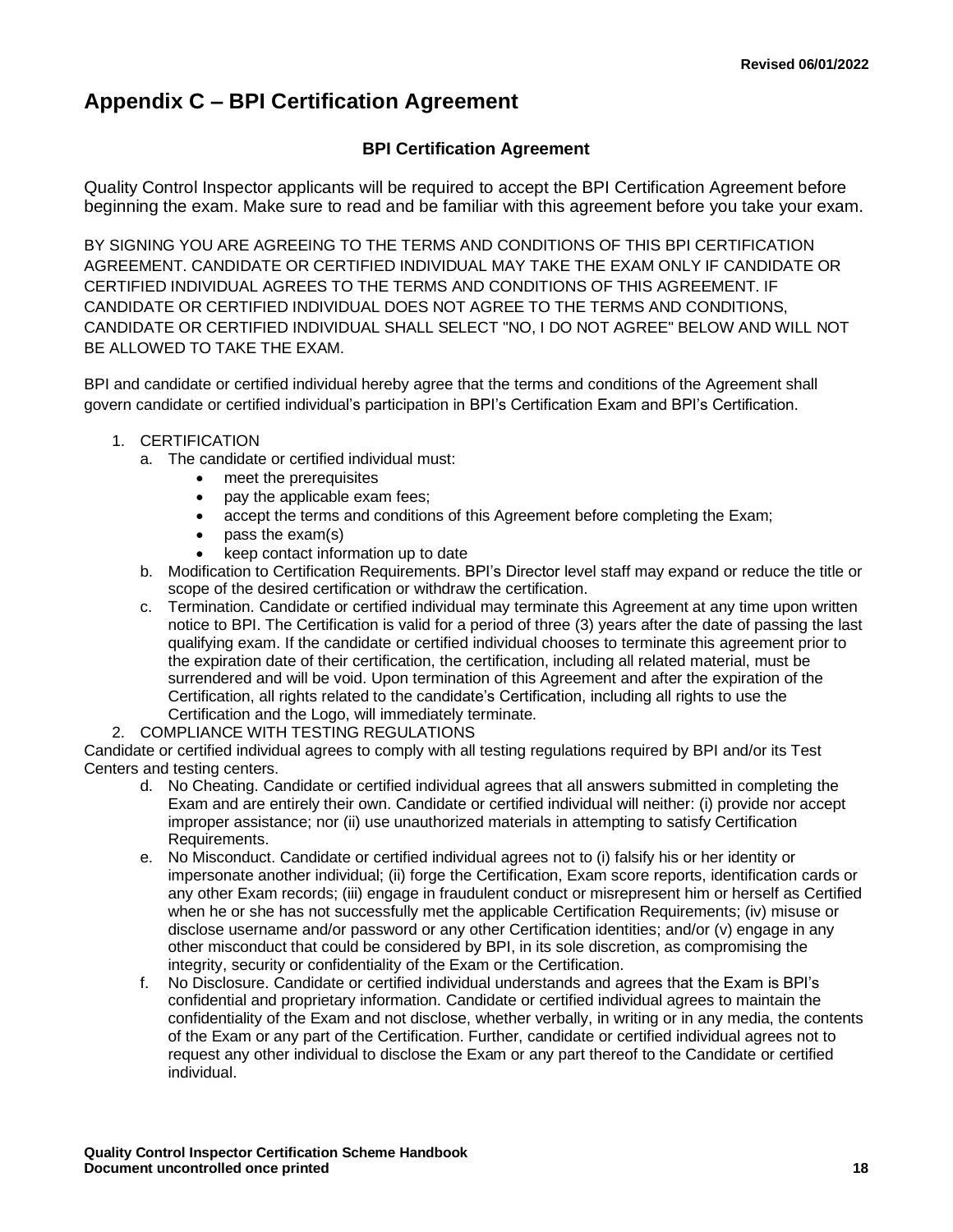- g. No Misuse of the Exam. Candidate or certified individual agrees not to copy, publish, offer to sell, sell, publicly perform or display, distribute in any way or otherwise transfer, modify, make derivative works thereof, reverse engineer, decompile, disassemble or translate the Exam or part thereof.
- 3. BPI ACTION FOR NON-COMPLIANCE
	- h. Candidate or certified individual understands and agrees that, if for any reason and at its sole discretion, BPI believes the candidate or certified individual violated the terms of this agreement or the criteria against which the competence of a person is evaluated in accordance with the scheme of the certification. BPI has the right to deny candidate or certified individual any further participation in the Exam, cancel a passed Exam result, remove the candidate or certified individual's certified status and any other rights previously conferred on the candidate by BPI, and to permanently bar candidate or certified individual from any further participation in BPI's Certification.
- 4. WITHDRAWAL OF CERTIFICATION
	- Should the certified individual not maintain or not continue to prove their competence for this certification to the satisfaction of BPI, the certification will be withdrawn. In the event the certification is withdrawn, the BPI certification operations manager will review the certified individual's record and provide a written statement in regard to steps that will be taken in order for the certification to be reinstated.

Reasons for withdrawal of an individual's certification by BPI include, but are not limited to:

- Failure of the multiple-choice test instrument.
- Failure of field evaluation.
- Verification of a complaint by building owner or the owner's representative for failure to meet installation requirements and then not correcting the deficiency.
- Failure to take steps to correct improper practices.
- j. If the certified individual may not be able or is no longer able to fulfill the requirements of the certification the certified individual must notify BPI immediately and surrender all certification documents, such as BPI ID Card and BPI Certificate to BPI, and cease using any logo or marketing materials.
- 5. REPRESENTATIONS AND WARRANTIES
	- k. By the candidate or certified individual. Candidate or certified individual represents and warrants that: (i) Candidate or certified individual will refrain from any conduct that may harm the goodwill and reputation of BPI or its products and (ii) Candidate or certified individual shall not make any representation, warranty or promise on behalf of or binding upon BPI and (iii) Candidate or certified individual shall not make claims regarding certification outside of the intended scope of the appropriate certification.
	- l. Candidate or certified individual agrees to not use the certificate in a manner that is misleading or unwarranted.
- 6. INDEMNIFICATION
	- m. Candidate or certified individual agrees to indemnify, defend and hold BPI harmless against any losses, liabilities, damages, claims and expenses (including attorneys' fees and court costs) arising out of any claims or suits, whatever their nature and however arising, in whole or in part, which may be brought or made against BPI, or its Test Centers, officers, employees or assigns, in connection with: (i) any personal injury, property damage or other claims which are caused, directly or indirectly by any negligent act, omission, illegal or willful misconduct by the candidate or certified individual, (ii) Candidate or certified individual's use or misuse of the Certification and/or the Logo; (iv) Candidate or certified individual's use or misuse of BPI' confidential information; and/or (v) Candidate or certified individual's breach of any obligations or warranties under this Agreement.
- 7. LIMITATION OF LIABILITY
	- n. Damages. BPI shall not be liable for any indirect, incidental, special, punitive, or consequential damages or any loss of profits, revenue, or data. BPI's liability for direct damages, whether in contract, tort or otherwise, shall be limited to the fees paid to BPI under this Agreement.
- 8. CONFIDENTIALITY UNDERTAKING
	- o. By signing this Agreement, candidate or certified individual agrees to all terms and conditions herein
	- p. Candidate agrees (i) to hold Confidential Information in confidence and take all reasonable precautions to protect it, (ii) not to, directly or indirectly, use Confidential Information at any time during the certification procedure, the performance of the Exam and thereafter, and (iii) not to, directly or indirectly, disclose, publish, reproduce or transmit any Confidential Information completely or in part to any third party, in any form, including but not limited to verbal, written, electronic or any other means for any purpose without the prior express written permission of BPI.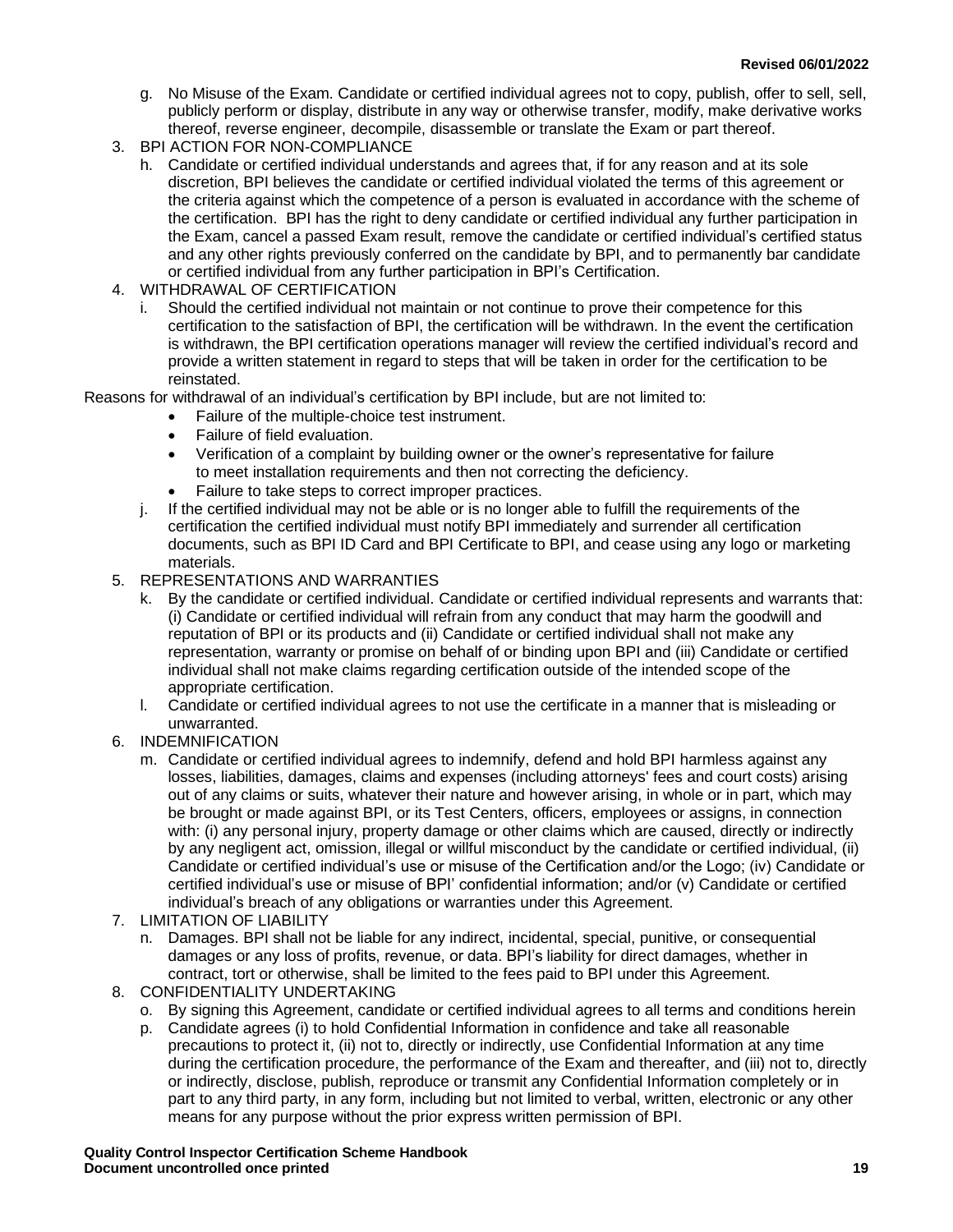q. BPI retains all rights, title and interest in and to all information, content and data contained in the Exam and all copyrights, patent rights, trademark rights and other proprietary rights thereto provided by BPI under the certification procedure and Exam.

Upon any breach by the candidate or certified individual of the confidentiality undertaking in the BPI Certification Agreement, BPI may automatically and without notice withdraw candidate's Certification. Further, BPI is entitled to pursuing any other available remedy for unauthorized disclosure or for breach of the confidentiality undertaking in said Agreement.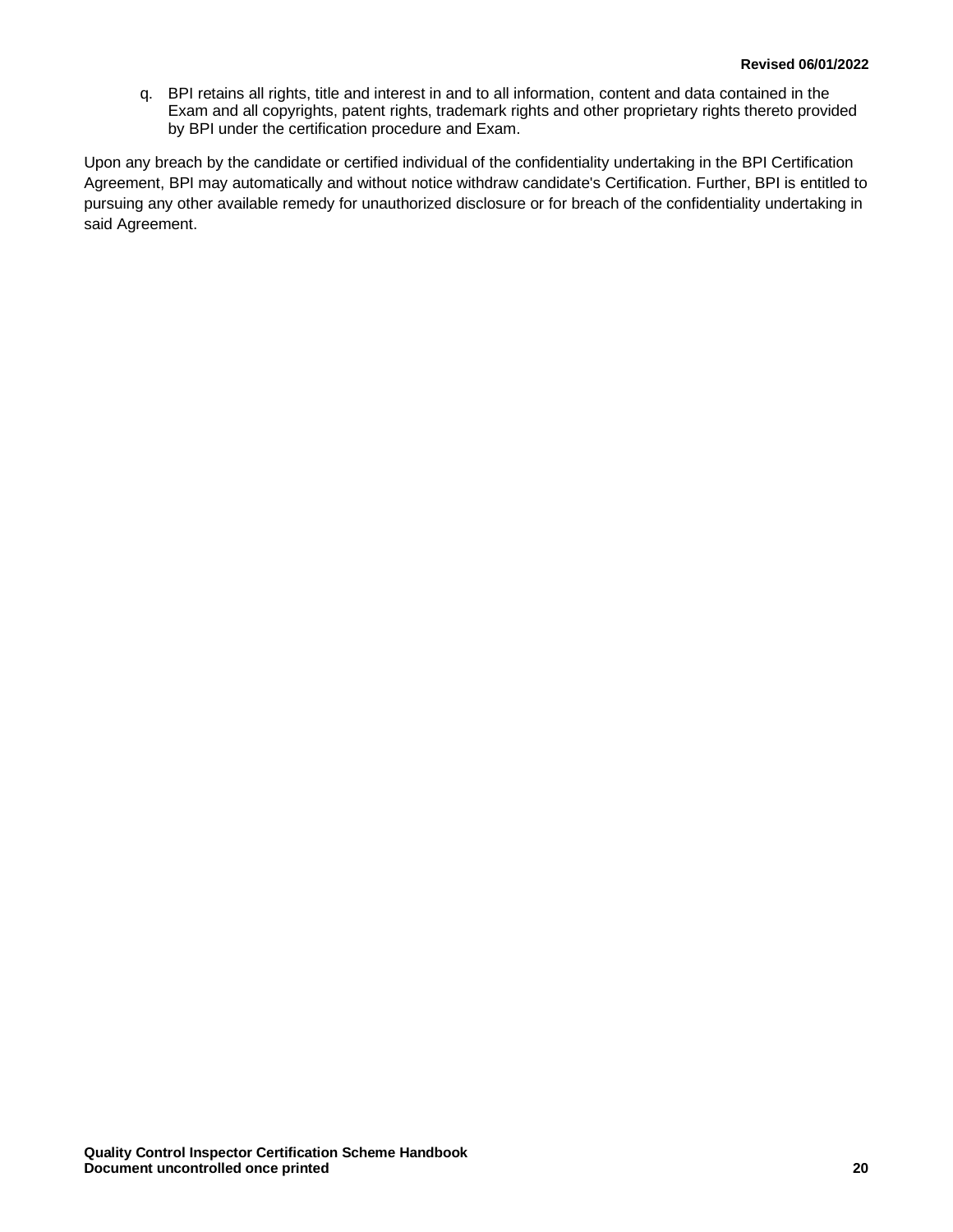## <span id="page-23-0"></span>**Appendix D – Candidates with Special Testing Accommodations**

#### **Candidates with Special Testing Accommodations**

The Americans with Disabilities (ADA) Act provides comprehensive civil rights protection for qualified individuals with disabilities. An individual with a disability is a person who: (1) has a physical impairment or a mental impairment that substantially limits a major life activity, (2) has a record of such impairment, or (3) is regarded as having such an impairment.

The ADA does not specifically name all of the impairments that are covered. If you have a disability, you have the right to inquire and receive information about testing accommodations.

"Testing Accommodation" means an adjustment to or modification of the standard testing conditions that eases the impact of the applicant's disability on the exam process without altering the nature of the exam.

As an applicant claiming a disability that requires testing accommodations, the applicant must properly complete the Special Testing Accommodation form. The burden of proof is on the applicant to establish the existence of a disability protected the Americans with Disabilities Act, as well as to establish the need for testing accommodations. Each application is evaluated on a case by case basis.

Qualified individuals with disabilities are required to request accommodations every time they plan to take the exam. It is in the candidate's best interests to provide recent and appropriate documentation, which clearly defines the extent and impact of the impairment(s) upon current levels of academic and physical functioning.

- Request for accommodations and appropriate supporting documentation, which when completed, should provide evidence of a substantial limitation to physical or academic functioning.
- Clinical evaluations and exams of the candidate that have resulted in a diagnosis of a physical or mental impairment must have been performed by a licensed/certified or otherwise qualified professional with credentials appropriate to diagnose a candidate's disability consistent with the provisions of the ADA. Details about the professional's area of specialization and professional credentials must be provided.
- Documentation must be submitted on official letterhead from a licensed or qualified professional who examined the candidate and diagnosed a physical or mental impairment. Depending on the disability and written evaluation, documentation may include a letter from a physician or a detailed report.
- Document must be no more than 3 years old.
- Documentation for all disabilities should describe the extent of the disability and recommended accommodations.

A diagnosis of Attention Deficit Disorder (ADD) or Attention Deficit Hyperactivity Disorder (ADHD) must be supported by a current (administered within the past three years) comprehensive evaluation and relevant neuropsychological or psychoeducational assessment batteries. The report must include documented information that the patient meets criteria for long standing history, impairment, and pervasiveness. The report must include specific diagnosis of ADHD based on the DSM-IV diagnostic criteria.

- [Candidate Application for Special Testing Accommodations,](http://www.bpi.org/certified-professionals/testing-accommodations) or go t[o www.bpi.org](http://www.bpi.org/)
- [Provider Application for Special](http://www.bpi.org/certified-professionals/testing-accommodations) Testing Accommodations, or go to [www.bpi.org](http://www.bpi.org/)
- Clinical evaluation on official letterhead (letter or detailed report)

Please submit the forms at least thirty (30) days prior to your scheduled exam.

Once these forms have been reviewed the applicant will receive notification from BPI. If approved, you must bring the approval notice with you to the BPI Test Center.

**Quality Control Inspector Certification Scheme Handbook Document uncontrolled once printed 21**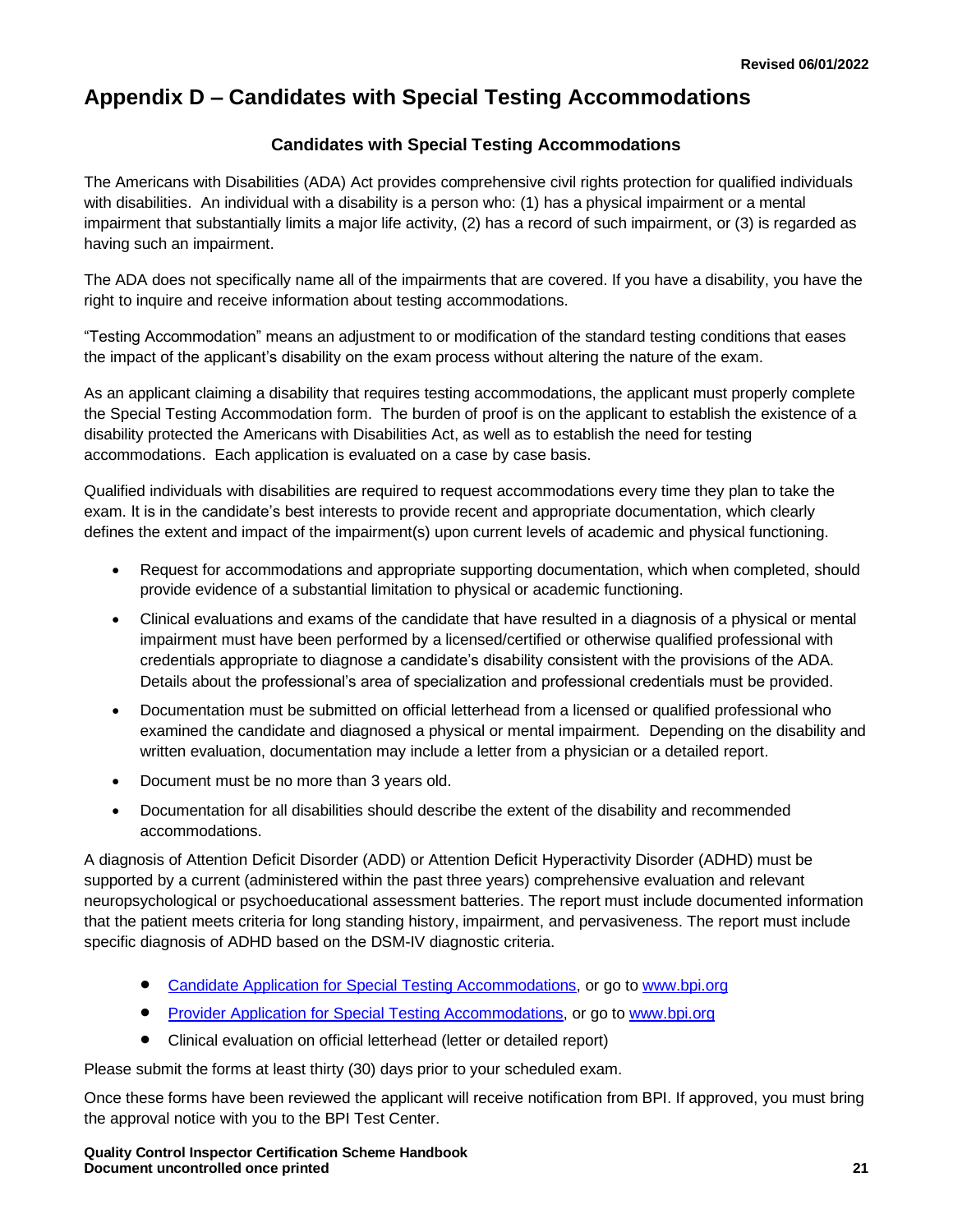## <span id="page-24-0"></span>**Appendix E – Language Barrier Testing Accommodations**

#### **Language Barrier Testing Accommodations**

If you have difficulty in comprehending the language of the exam, you have the right to inquire in advance of testing whether any accommodations may be available to you. BPI shall allow the candidate, at his or her expense, to have an interpreter present at either online or field exam, provided that the interpreter is a bona fide interpreter that is engaged in that profession and that is pre-approved by BPI.

BPI Standard Testing Accommodations for candidates with a language barrier.

#### **Online Exams:**

Exam times will be doubled.

#### **Field Exams:**

Exam times will be doubled.

• [Candidate Application for Language](http://www.bpi.org/certified-professionals/testing-accommodations) Barrier Testing Accommodations, or go to [www.bpi.org](http://www.bpi.org/)

Please submit the form at least thirty (30) days prior to your scheduled exam.

Once the form has been reviewed, the applicant will receive notification from BPI. If approved, you must bring the approval notice with you to the BPI Test Center.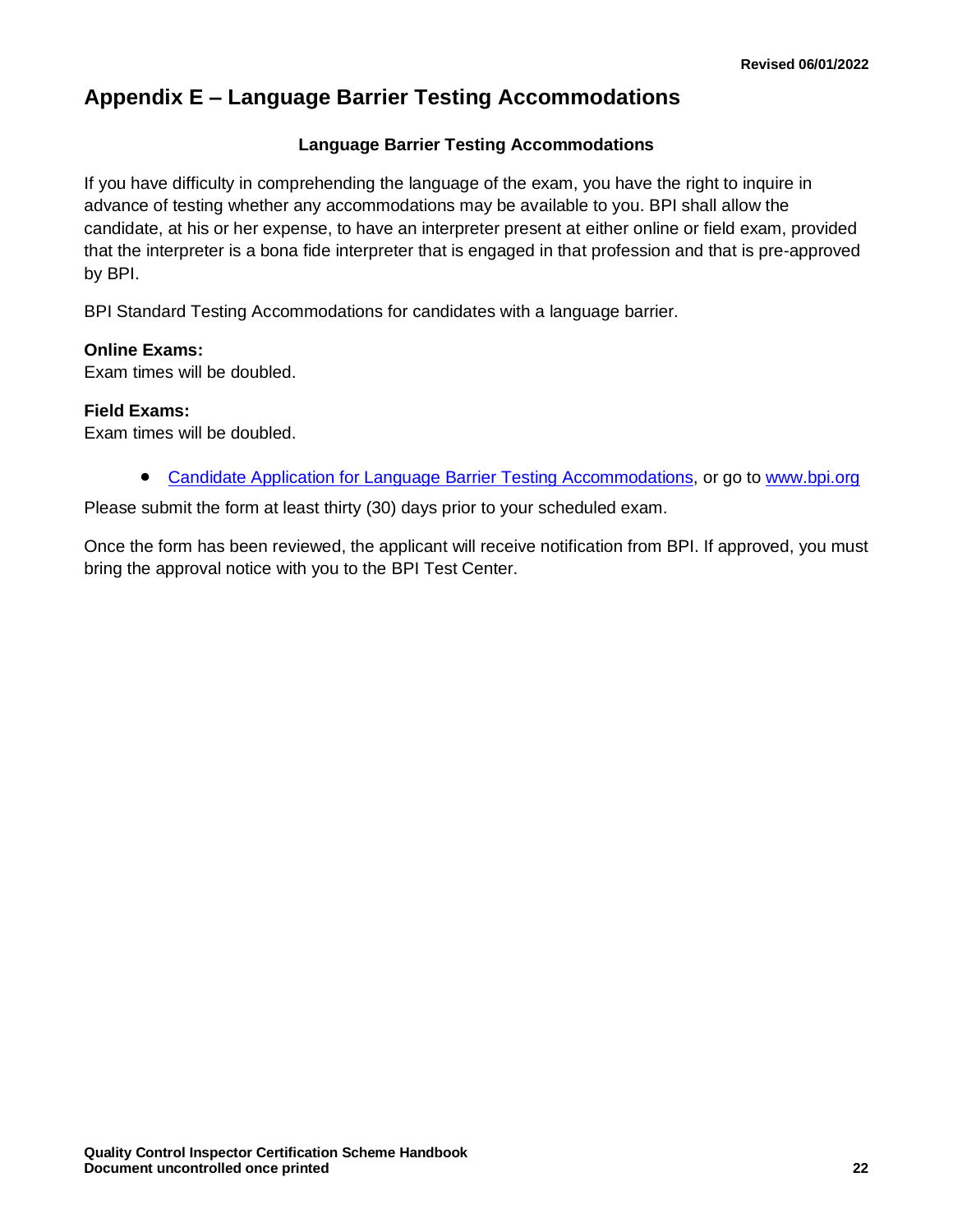## <span id="page-25-0"></span>**Appendix F – BPI Parental or Guardian Consent and Waiver of Liability Form for Candidates Under the Age of 18**



**See Reverse for Waiver and Release of Liability, Assumption of Risk Agreement and Parental Consent and Indemnity Agreement**

By initialing here, I (or parent/guardian if under 18 years of age) understand this is a two-sided document which contains important information on the reverse of this form and requires my signature on the final page \_\_\_\_\_\_\_\_\_\_\_ (Initial here).

**BY SIGNING, YOU ARE AGREEING TO THE TERMS AND CONDITIONS OF THIS WAIVER AND RELEASE OF LIABILITY. CANDIDATE MAY TAKE THE EXAM ONLY IF CANDIDATE AND PARENT/GUARDIAN AGREES TO THE TERMS AND CONDITIONS OF THIS AGREEMENT. IF CANDIDATE AND PARENT/GUARDIAN DO NOT AGREE TO THE TERMS AND CONDITIONS, CANDIDATE SHALL SELECT "NO, I DO NOT AGREE" BELOW AND WILL NOT BE ALLOWED TO TAKE THE EXAM.**

#### **Dear Parent or Guardian**:

We appreciate your child's interest in learning building science and preparing for employment in the residential energy efficiency industry. BPI Professionals perform diagnostics, repairs, and install improvements on homes that translate into energy savings, improved comfort, and more durable homes. While every precaution is taken to ensure a safe exam experience for candidates, existing homes do present certain dangers. BPI and the BPI Test Center delivering this exam rely on mature, responsible professional proctors to deliver exams, however there are certain hazards inherent in the exam process. Accordingly, it is our policy to require the execution of this Consent Waiver of Liability Form by a parent or guardian of candidates under the age of 18. Please be aware that the laws of your state may prohibit persons under the age of 21 from obtaining employment in certain construction related fields.

Please acknowledge your consent and agreement to the following by signing below:

I am the parent and/or legal guardian of \_\_\_\_\_\_\_\_\_\_\_\_\_\_\_\_\_\_\_\_\_\_\_\_\_, who is \_\_\_\_\_\_ years old,  *full name of candidate age*

and he/she has my permission to participate in the BPI exam process.

On behalf of said minor, I hereby release BPI, the BPI Test Center, their officers, agents, employees, volunteers, owner(s), administrators, directors, officers, trainers, and employees from and against any liability, damages, expenses, or injury including medical expenses and/or property damage cause or sustained by said minor or third parties while engaging in or as a result of the exam process. I further agree to personally indemnify BPI, the BPI Test Center, their officers, agents, employees, volunteers, owner(s), administrators, directors, officers, trainers, and employees from and against any liability, damages, expenses, illness, or injury including medical expenses and/or property damage cause or sustained by said minor or third parties while engaging in or as a result of the exam process.

#### **Waiver and Release, Assumption of Risk and Parental Consent and Indemnity Agreement**

*In consideration of my being allowed to participate in BPI exam activities, I agree:*

- 1. I understand the nature of BPI exam activities for the certification for which I have applied, and I am aware of my training, experience, and capabilities, and believe I am qualified to participate in such activity.
- 2. I further acknowledge that I am aware the activities will be conducted in facilities that may contain unsafe or potentially hazardous conditions, including but not limited to:
	- Electric and combustion appliances, including ducting, venting, wiring, and other conditions, and components which may be in unsafe condition
	- Mold, lead paint, asbestos, and other hazardous or toxic chemicals
	- Improperly installed or faulty electrical wiring
	- Structures which may be in unsafe condition

**Quality Control Inspector Certification Scheme Handbook Document uncontrolled once printed 23**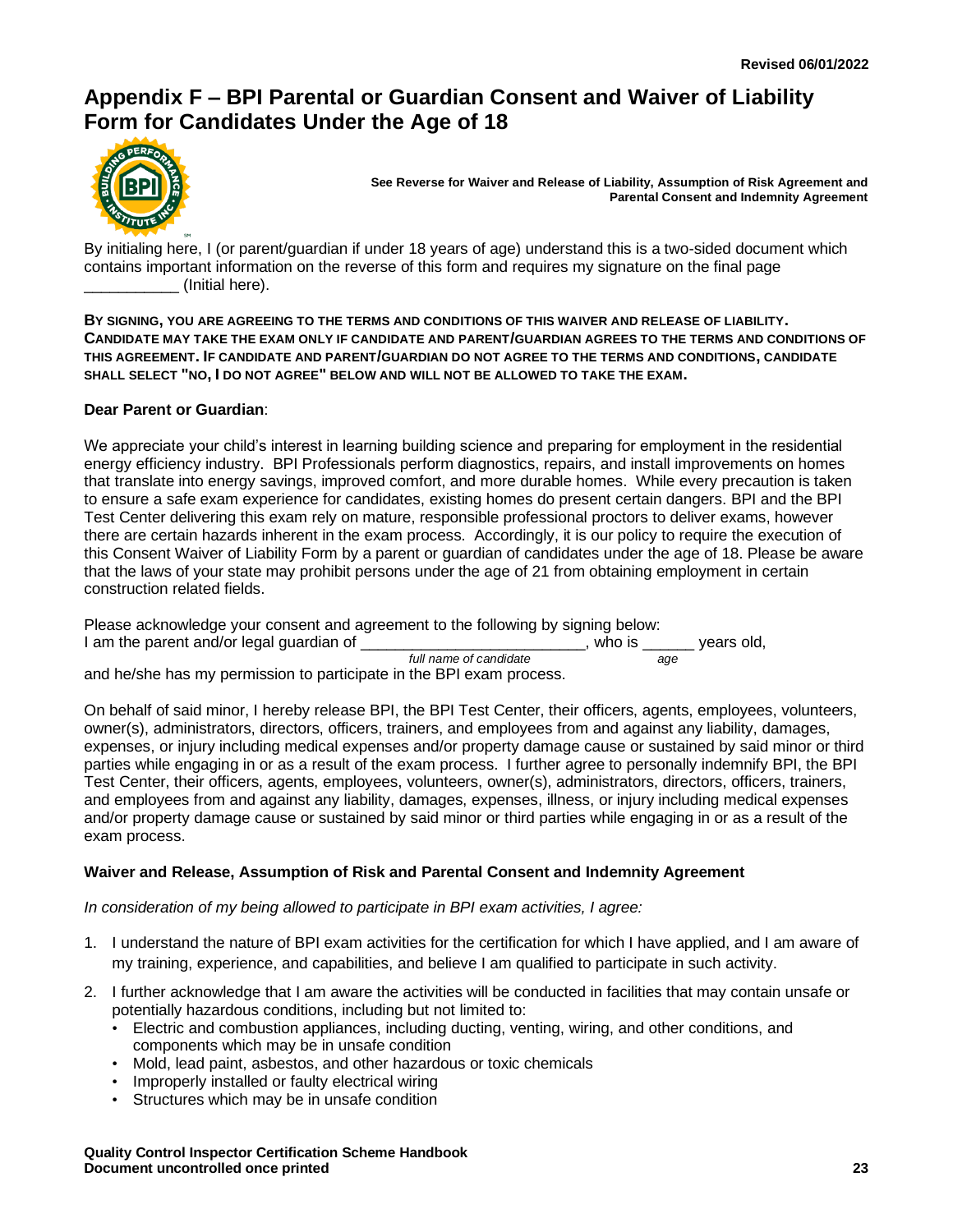- Dangerous combustion gases, including carbon monoxide, and dangerously hot or combustible materials, which may be in unsafe condition
- 3. I understand that I will be required to use electrical or battery-powered equipment and tools.
- 4. I understand I may be required to climb on or walk in, on, or around walls, floors, yards, attics, and cellars of buildings that may be in unsafe condition.
- 5. I further agree and warrant that if I believe conditions to be unsafe, I will immediately discontinue participation in the activity.
- 6. I understand the exam will be videotaped for quality assurance purposes, but may not be reviewed by the candidate, parent, or trainer.
- 7. *I fully understand* that:
	- a. Exam activities involve risks and dangers of *serious bodily injury, including permanent disability, paralysis, and death* ("Risk").
	- b. These risk and dangers may be caused by me or the actions or inactions of others participating in the activity, the condition in which the activity takes place, or the *negligence of the "releasees" named below*.
	- c. There may be other risk and social and economic losses either known to me or not readily foreseeable at this time; and *I fully accept and assume all such risks and all responsibility for losses, cost, and damages* incurred as a result of my participation in these activities.

**I HEREBY RELEASE , DISCHARGE, COVENANT NOT TO SUE, AND AGREE TO INDEMNIFY AND SAVE HOLD HARMLESS BPI, THE**  BPI TEST CENTER, THEIR OFFICERS, AGENTS, EMPLOYEES, VOLUNTEERS, OWNER(S), ADMINISTRATORS, DIRECTORS, **OFFICERS, TRAINERS, AND EMPLOYEES (EACH CONSIDERED ONE OF THE "RELEASEES" HEREIN) FROM ALL LIABILITY, CLAIMS, DEMANDS, LOSSES, OR DAMAGES ON MY ACCOUNT CAUSED OR ALLEGED TO BE CAUSED IN WHOLE OR IN PART BY CANDIDATE, BY THE NEGLIGENCE OF THE "RELEASEES" OR OTHERWISE, INCLUDING NEGLIGENT RESCUE OPERATIONS, AND FURTHER AGREE THAT IF, DESPITE THIS RELEASE, I, OR ANYONE ON MY BEHALF MAKES A CLAIM AGAINST ANY OF THE "RELEASEES" NAMED ABOVE, I WILL INDEMNIFY, SAVE AND HOLD HARMLESS EACH OF THE RELEASEES FROM ANY LITIGATION EXPENSES, ATTORNEY FEES, LOSS OF LIABILITY, DAMAGE OR COST THAT MAY INCUR AS THE RESULT OF ANY SUCH CLAIM.**

#### **Consent and Release of Parent or Guardian**

I am the parent or guardian of the child applying to take the BPI exam for certification. My child is fit for participation in these exam activities, and I consent to my child's participation. *I have read and understand the application and this waiver and release*. In consideration of allowing my child to participate, I consent to it and agree that *its terms shall likewise bind me, my child, my heirs, legal representative, and assignees. I hereby release and shall defend, indemnify and hold harmless the releasees from every claim and any liability* that I or my child may allege against the releasees (including reasonable attorney's fees or cost) as a direct or indirect result of injury to me or my child because of my child's participation in the event, *whether caused by the negligence of the releasees* or others. **I** *promise not to sue releasees* on my behalf or on behalf of my child regarding any claims arising from my child's participation in any BPI exam activities.

 **I agree and accept the terms and conditions of this agreement**

 **I** *do not* **agree (you will not be permitted to take the exams)**

#### **\*\*\*CAUTION\*\*\***

Read above carefully before signing. This document releases all liability of the releasees, and you may wish to seek legal counsel before signing.

Printed Name of Candidate for BPI Certification Signature of Participant or Parent/Guardian

Date **Date** Date **Date** Date **Date** Date **Date**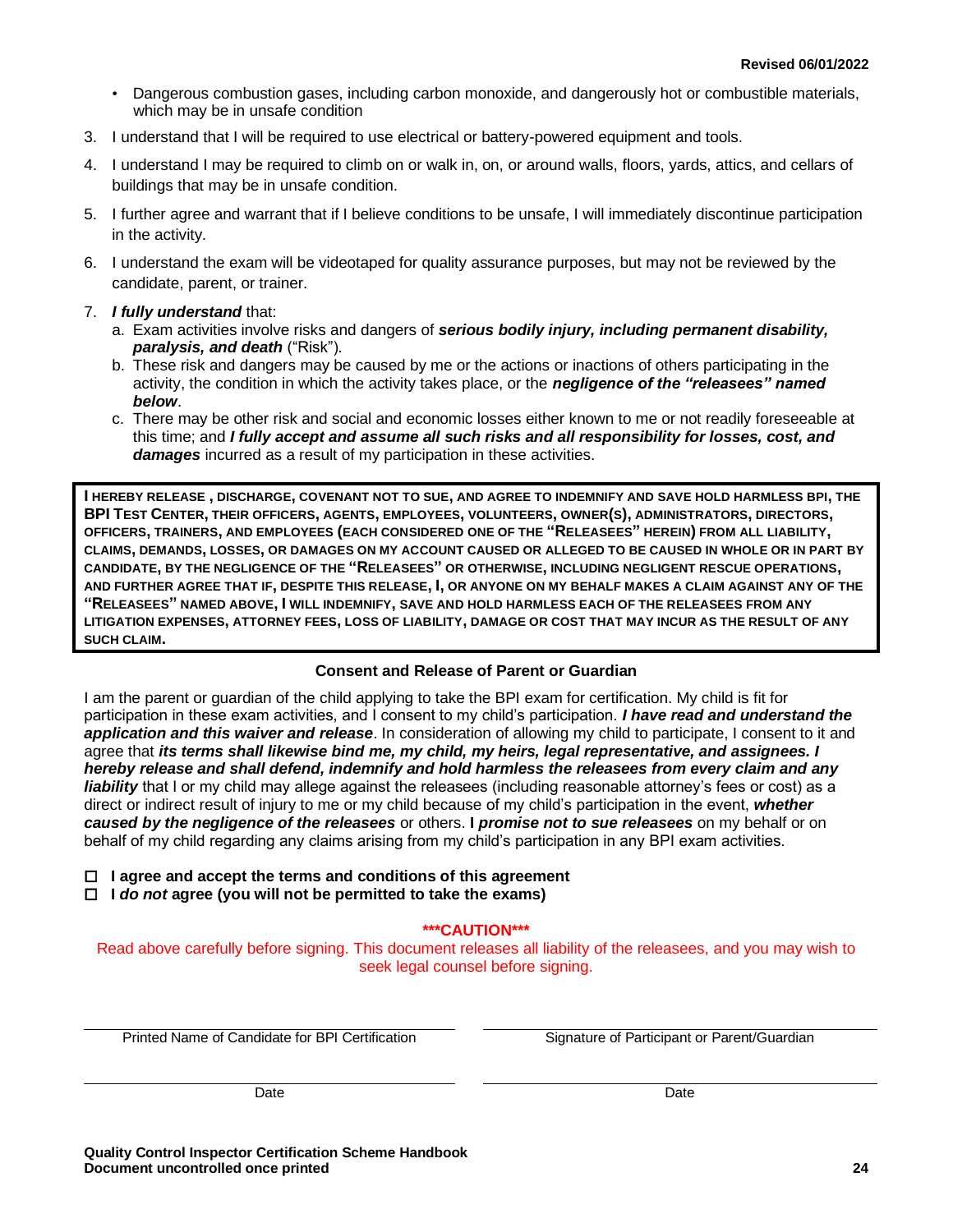## <span id="page-27-0"></span>**Terms and Definitions**

**Appeal –** Request by applicant, candidate or certified person for reconsideration of any adverse decision made by the certification body related to her/his desired certification status.

**Candidate –** Applicant who has fulfilled specified prerequisites, allowing his/her participation in the certification process.

**Certified Professional –** An individual who successfully passes the BPI online and field exam requirements for certification.

**Certification Process –** All activities by which a certification body establishes that a person fulfills specified competence requirements, including application, evaluation, decision on certification, surveillance and recertification, use of certificates and logos/marks.

**Certification Scheme –** Specific certification requirements related to specified categories of persons to which the same particular standards and rules, and the same procedures apply.

**Certification System –** Set of procedures and resources for carrying out the certification process as per a certification scheme, leading to the issue of a certificate of competence, including maintenance.

**Competence –** Demonstrated ability to apply knowledge and/or skills and, where relevant, demonstrated personal attributes, as defined in the certification scheme.

**Complaint –** Conformity assessment request, by any organization or individual to a certification body, for corrective action relating to the activities of that body or to those of any of its customers.

**Continuing Education Units (CEUs)** – Coursework, seminars and educational activities (training and writing) pertaining to building science that can be used to further an individual's knowledge, skills and understanding of whole-house building science. Continuing Education Units (CEUs) can be applied toward recertification of earned BPI certifications.

**Evaluation –** Process that assesses a person's fulfillment of the requirements of the scheme, leading to a decision on certification.

**Exam –** Mechanism that is part of the evaluation, which measures a candidate's competence by one or more means such as online, oral, practical and observational.

**Essential Learnings –** Comprehensive list of Quality Control Inspector functions and tasks as determined by a job task analysis.

**Proctor –** Person with relevant technical and personal qualifications, competent to conduct and/or score an exam; an individual approved to administer BPI certification exams.

**Qualification –** Demonstration of personal attributes, education, training and/or work experience.

**Quality Assurance** – The observation techniques and activities used externally by an organization to evaluate the effectiveness of their quality management system and to provide feedback that may result in quality improvements.